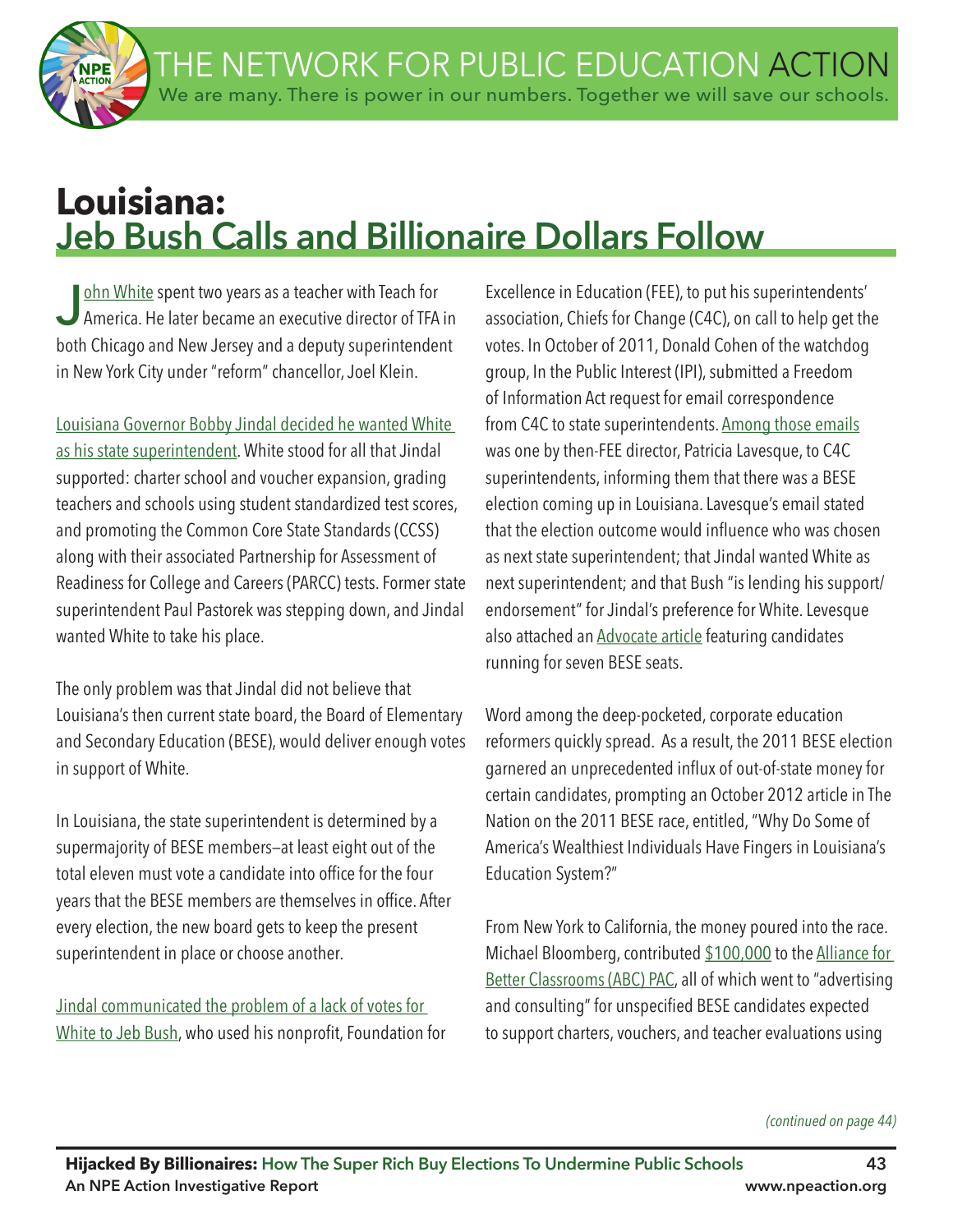*(continued from page 43)*

student test scores. He also contributed \$100,000 to the Future PAC, \$67,000 of which paid for advertising for the BESE campaign of New Orleans TFA executive, Kira Orange-Jones's. Bloomberg gave another \$90,000 to the Keep New Orleans Moving Forward PAC to buy television ads for Orange-Jones. Additionally, he directly gave Orange-Jones \$10,000 in the form of two \$5,000 contributions (see here and here). Kira Orange-Jones won her seat, which strategically covered part of the New Orleans area.

Bloomberg also contributed \$5,000 each to two unsuccessful BESE candidates, Russell Armstrong and Glenny Lee Buquet, and an additional \$5,000 each to two other successful BESE candidates, Jay Guillot and Holly Boffy.

Bloomberg was not the lone out-of-state billionaire contributor to the 2011 BESE election. Californian Eli Broad contributed \$10,000 to the ABC PAC (for "consulting and advertising" and "research") and \$5,000 to Orange-Jones. Former Enron trader and Texas billionaire, John Arnold, and his wife, Laura, contributed notable cash as well. Laura Arnold's support included \$10,000 to the ABC PAC, \$5,000 to Orange-Jones, and \$5,000 to Chas Roemer, whose sister is the CEO of the Lousiana Association of Public Charter Schools. John Arnold added another \$5,000 to Orange-Jones and \$5,000 to Chas Roemer.

Finally, Walmart heirs, siblings Alice and Jim Walton, contributed a combined \$125,000 (\$75,000 from Alice Walton and \$50,000 from Jim Walton) to the Louisiana Federation for Children PAC ), which supported 35 candidates in various Louisiana races, including 5 BESE candidates (James Garvey, Kira Orange-Jones, Holly Boffy, Chas Roemer, and Jay Guillot), all of whom not only promoted the privatization agenda but also won. Carrie Walton Penner contributed \$5,000 directly to Kira Orange-Jones, and Greg Penner, contributed another \$5,000 to Orange-Jones' campaign.

Orange-Jones benefted the most from the 2011 BESE out-ofstate, billionaire money flow; in addition to the contributions from Bloomberg, Broad, the Arnolds, and the Waltons/ Penners, Hastings added \$5,000, and Teach for All CEO, Walter Isaacson, contributed \$2,000 (here, here and here). California venture capitalist Arthur Rock contributed \$1,000 to Orange-Jones and followed by an additional \$500. Michelle Rhee's StudentsFirst gave Orange-Jones \$5,000 as well.

Furthermore, in-state money entered the election race as well although it was dwarfed by out-of-state contributions. The most notable contributor was the Grigsby family, whose members combined with the family business (Cajun Industries) contributed nearly a quarter of a million dollars.

In the end, five of the seven BESE seats were filled by corporate-reform-minded members more than willing to approve John White as state superintendent.

*(continued on page 45)*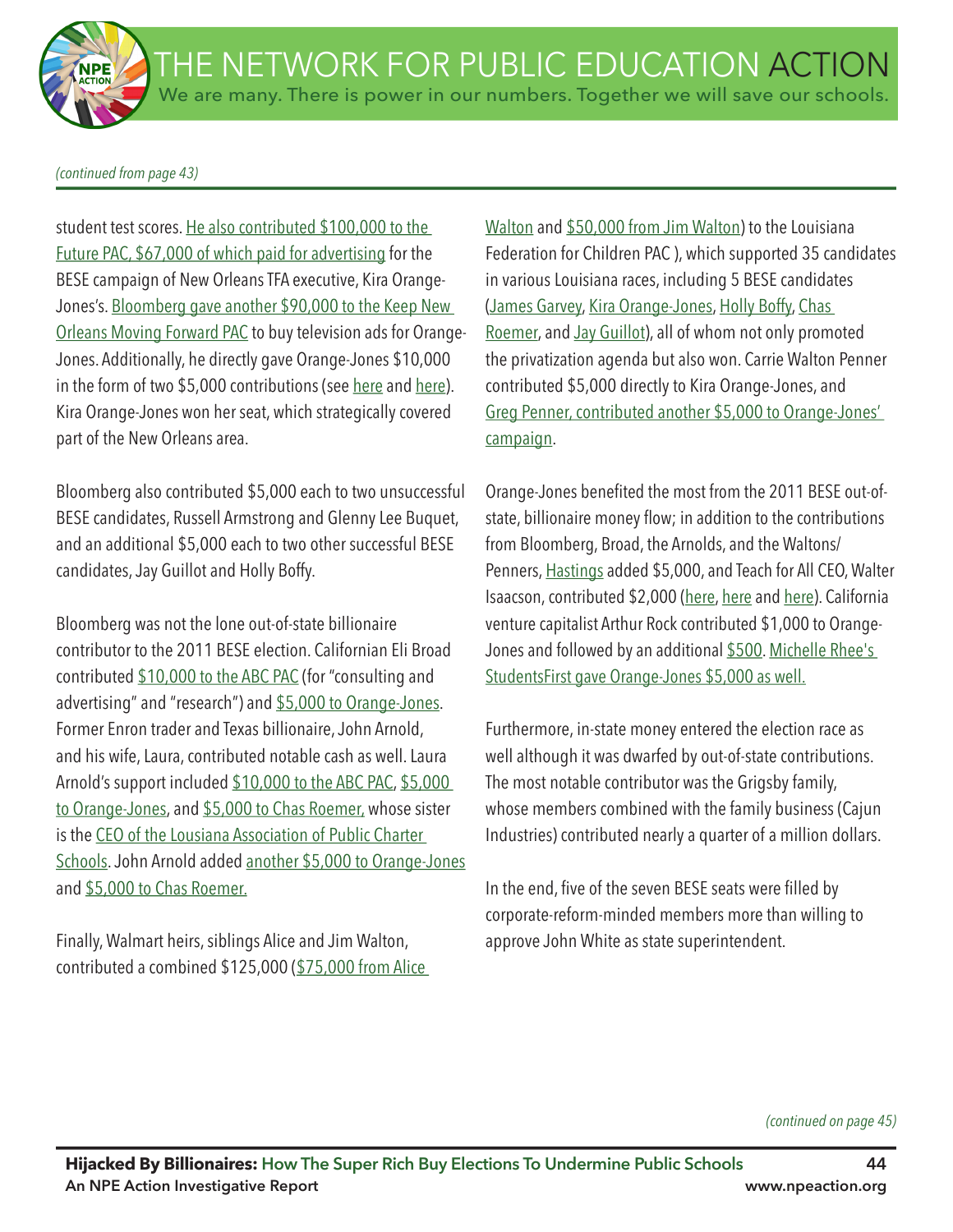*(continued from page 44)*

#### **Table 1: Notable Out-of-State Contributors to PACs in the 2011 BESE election**

| <b>ALLIANCE FOR BETTER CLASS-</b><br><b>ROOMS, ABC INC.</b> | <b>DATE</b> | <b>AMOUNT</b> |
|-------------------------------------------------------------|-------------|---------------|
| <b>Michael Bloomberg</b>                                    | 10/18/2011  | \$100,000.00  |
| Eli Broad                                                   | 11/16/2011  | \$10,000.00   |
| Laura Arnold                                                | 11/04/2011  | \$10,000.00   |

| <b>LOUISIANA FEDERATION</b><br>FOR CHILDREN PAC                            | <b>DATE</b> | <b>AMOUNT</b> |
|----------------------------------------------------------------------------|-------------|---------------|
| <b>Alice Walton</b>                                                        | 10/06/2011  | \$75,000.00   |
| Jim Walton                                                                 | 10/06/2011  | \$50,000.00   |
| J.C. Huizenga (Michigan<br><b>Charter School Chain Owner)</b>              | 06/30/2010  | \$10,000.00   |
| John Kirtley (Florida venture capitalist/<br>Florida tax credit supporter) | 06/08/2010  | \$6,000.00    |
| <b>Ravenel Curry IV</b>                                                    | 12/22/2011  | \$25,000.00   |
| <b>Alice Walton</b>                                                        | 11/16/2011  | \$90,000.00   |

| <b>FUTURE PAC</b> | <b>DATE</b> | <b>AMOUNT</b> |
|-------------------|-------------|---------------|
| Michael Bloomberg | 10/20/2011  | \$100,000.00  |

| LALL CHILDREN MATTER LA STATE PAC<br>I *INDIRECTLY TO KIRA ORANGE-JONES | <b>DATE</b> | AMOUNT      |
|-------------------------------------------------------------------------|-------------|-------------|
| Alice Walton                                                            | 03/14/2009  | \$28,000.00 |

*Source: Louisiana Ethics Administration Program* 

*(continued on page 46)*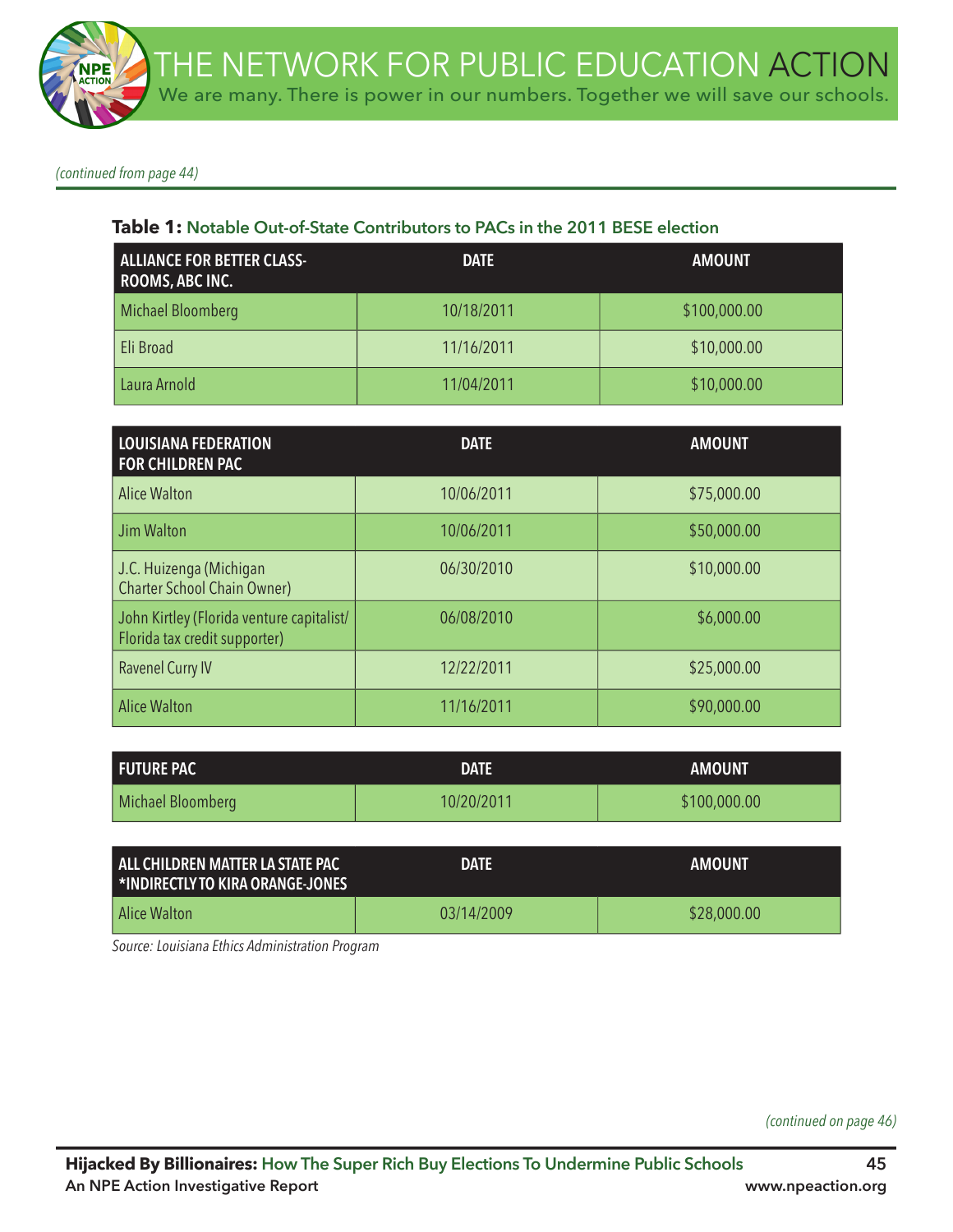*(continued from page 45)*

#### **Table 2: Notable Out-of-State Contributors to Candidates in the 2011 BESE election**

| <b>DIRECT CONTRIBUTIONS TO JAMES</b><br><b>GARVEY - DISTRICT 1</b> | <b>DATE</b> | <b>AMOUNT</b> |
|--------------------------------------------------------------------|-------------|---------------|
| StudentsFirst, Inc.                                                | 09/29/2011  | \$5,000.00    |

| <b>DIRECT CONTRIBUTIONS TO KIRA</b><br><b>ORANGE-JONES - DISTRICT 2</b>     | <b>DATE</b>              | <b>AMOUNT</b>            |
|-----------------------------------------------------------------------------|--------------------------|--------------------------|
| <b>Michael Bloomberg</b>                                                    | 10/19/2011<br>11/15/2011 | \$5,000.00<br>\$5,000.00 |
| Eli Broad                                                                   | 11/28/2011               | \$5,000.00               |
| Laura Arnold                                                                | 11/05/2011               | \$5,000.00               |
| John Arnold                                                                 | 10/25/2011<br>10/21/2011 | \$4,000.00<br>\$1,000.00 |
| <b>Carrie Walton Penner</b>                                                 | 10/14/2011               | \$5,000.00               |
| <b>Greg Penner</b>                                                          | 10/14/2011               | \$5,000.00               |
| <b>Reed Hastings</b>                                                        | 11/17/2011               | \$5,000.00               |
| Arthur Rock (California venture capital-<br>ist and education reform donor) | 09/27/2011<br>11/15/2011 | \$500.00<br>\$1,000.00   |
| StudentsFirst, Inc.                                                         | 09/15/2011               | \$5,000.00               |
| Katherine Bradley (KIPP and Teach for<br>America DC-Region board member)    | 10/14/2011<br>10/14/2011 | \$2,500.00<br>\$2,500.00 |

| <b>DIRECT CONTRIBUTIONS TO GLENNY</b><br>LEE BUQUET - DISTRICT 3 | <b>DATE</b> | <b>AMOUNT</b> |
|------------------------------------------------------------------|-------------|---------------|
| Michael Bloomberg                                                | 10/20/2011  | \$5,000.00    |

*(continued on page 47)*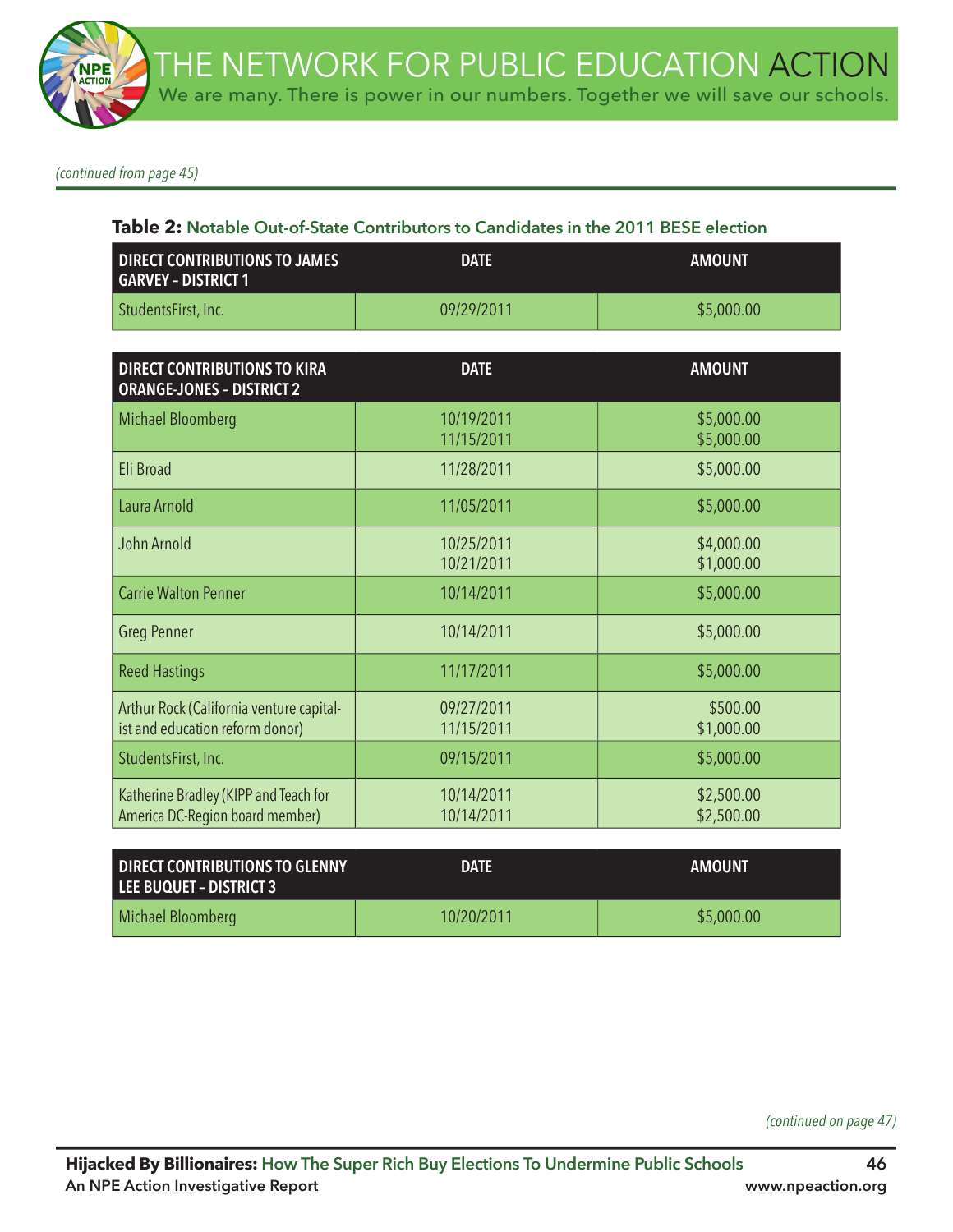*(continued from page 46)*

### **Table 2** *continued***: Notable Out-of-State Contributors to Candidates in the 2011 BESE election**

| <b>DIRECT CONTRIBUTIONS TO JOHN</b><br>ALLEN (JAY) GUILLOT - DISTRICT 5 | <b>DATE</b> | <b>AMOUNT</b> |
|-------------------------------------------------------------------------|-------------|---------------|
| Michael Bloomberg                                                       | 10/21/2011  | \$5,000.00    |
| K12 Management, Inc                                                     | 10/18/2011  | \$1,000.00    |
| <b>Charter Schools USA</b>                                              | 10/17/2011  | \$2,000.00    |

| <b>DIRECT CONTRIBUTIONS TO CHAS</b><br><b>ROEMER - DISTRICT 6</b> | <b>DATE</b> | <b>AMOUNT</b> |
|-------------------------------------------------------------------|-------------|---------------|
| Laura Arnold                                                      | 11/07/2011  | \$5,000.00    |
| John Arnold                                                       | 11/07/2011  | \$5,000.00    |
| StudentsFirst, Inc                                                | 09/15/2011  | \$5,000.00    |

| <b>DIRECT CONTRIBUTIONS TO HOLLY</b><br><b>BOFFY - DISTRICT 7</b> | <b>DATE</b>              | <b>AMOUNT</b>            |
|-------------------------------------------------------------------|--------------------------|--------------------------|
| K12 Management, Inc                                               | 10/19/2011               | \$1,000.00               |
| Michael Bloomberg                                                 | 10/19/2011               | \$5,000.00               |
| <b>Charter Schools USA</b>                                        | 10/17/2011<br>06/10/2011 | \$1,500.00<br>\$2,500.00 |
| StudentsFirst, Inc.                                               | 09/15/2011               | \$5,000.00               |

| <b>DIRECT CONTRIBUTIONS TO</b><br>CAROLYN HILL - DISTRICT 8 | <b>DATE</b> | <b>AMOUNT</b> |
|-------------------------------------------------------------|-------------|---------------|
| <b>Charter Schools USA</b>                                  | 11/18/2011  | \$3,000.00    |

*Source: Louisiana Ethics Administration Program* 

*(continued on page 48)*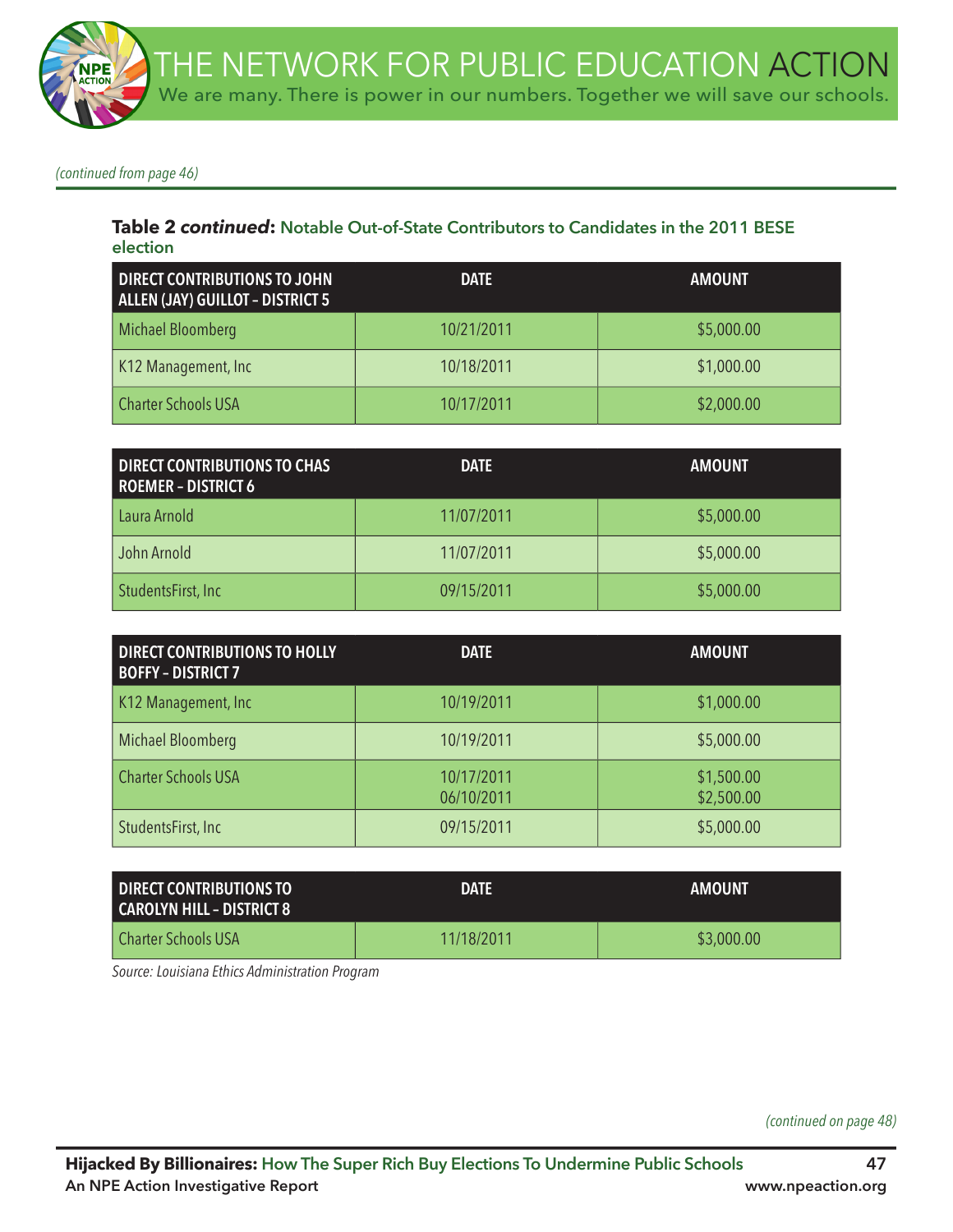

*(continued from page 47)*

#### **Table 3: Top 5 Out-of-State Contributors to BESE Candidates and PACs that Supported BESE Candidates**

| TOP FIVE OUT-OF-STATE CONTRIBUTORS | <b>AMOUNT</b> |
|------------------------------------|---------------|
| <b>Walton Family</b>               | \$253,000.00  |
| Michael Bloomberg                  | \$225,000.00  |
| John and Laura Arnold              | \$30,000.00   |
| StudentsFirst, Inc.                | \$20,000.00   |
| Eli Broad                          | \$15,000.00   |

#### **Table 4: Notable In-State Contributors to PACs in the 2011 BESE election**

| <b>ALLIANCE FOR BETTER</b><br><b>CLASSROOMS, ABC INC.</b> | <b>DATE</b> | <b>AMOUNT</b> |
|-----------------------------------------------------------|-------------|---------------|
| Barbara Grigsby (Lane Grigsby's wife)                     | 10/13/2011  | \$100,000.00  |
| Todd Grigsby (Lane Grigsby's son)                         | 08/16/2011  | \$20,000.00   |
| Cajun Industries (Grigsby family<br>business)             | 10/17/2011  | \$90,000.00   |

| I LOUISIANA FEDERATION<br>I FOR CHILDREN PAC  | <b>DATE</b> | <b>AMOUNT</b> |
|-----------------------------------------------|-------------|---------------|
| Cajun Industries (founded by Lane<br>Grigsby) | 09/21/2011  | \$25,000.00   |

*Source: Louisiana Ethics Administration Program* 

*(continued on page 49)*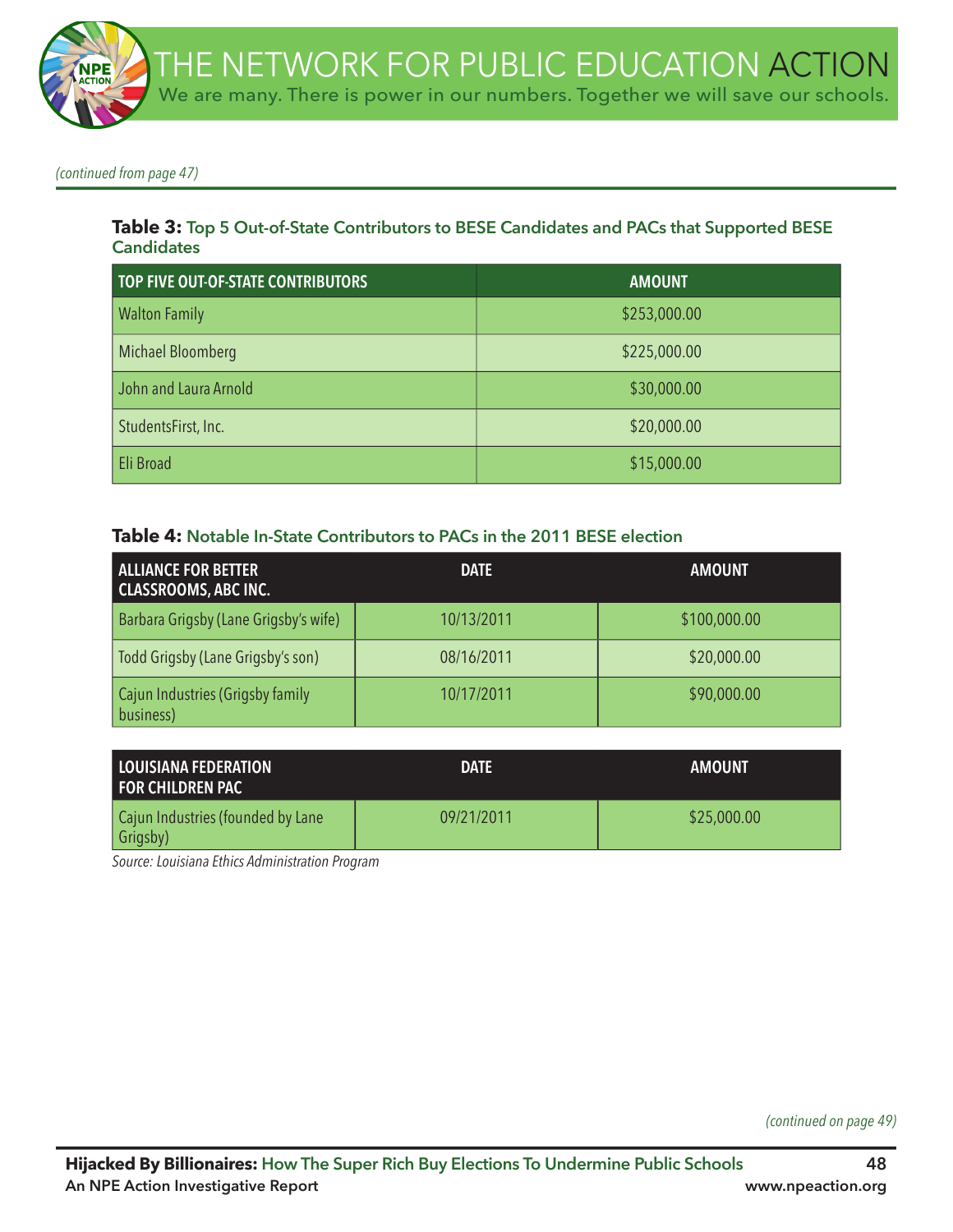*(continued from page 48)*

### **Table 5: Notable In-State Contributors to Candidates in the 2011 BESE election**

| <b>DIRECT CONTRIBUTIONS TO JAMES</b><br><b>GARVEY - DISTRICT 1</b>                                                                     | <b>DATE</b> | <b>AMOUNT</b> |
|----------------------------------------------------------------------------------------------------------------------------------------|-------------|---------------|
| Leslie Jacobs (BESE member for 12<br>years/one of the architects of the<br>Recovery School District/founder of<br><b>Educate Now!)</b> | 09/10/2011  | \$5,000.00    |
| Louisiana Federation for Children PAC                                                                                                  | 10/13/2011  | \$1,000.00    |
| Bobby Jindal Campaign Committee LLC                                                                                                    | 09/02/2011  | \$5,000.00    |

| <b>DIRECT CONTRIBUTIONS TO</b><br><b>KIRA ORANGE-JONES - DISTRICT 2</b>                                                                                                                                                | <b>DATE</b>                                          | <b>AMOUNT</b>                                        |
|------------------------------------------------------------------------------------------------------------------------------------------------------------------------------------------------------------------------|------------------------------------------------------|------------------------------------------------------|
| Stephen Rosenthal (Leslie Jacobs's<br>brother/treasurer for FirstLine Schools'<br>board and KIPP New Orleans' board/<br>chairperson of the New Schools for<br>New Orleans board and the Collegiate<br>Academies board) | 11/08/2011<br>10/13/2011<br>09/25/2011<br>08/26/2011 | \$5,000.00<br>\$1,000.00<br>\$2,000.00<br>\$2,000.00 |
| Sandra Rosenthal (Stephen<br>Rosenthal's wife)                                                                                                                                                                         | 11/08/2011<br>10/11/2011<br>09/25/2011<br>08/26/2011 | \$5,000.00<br>\$1,000.00<br>\$2,000.00<br>\$2,000.00 |
| Gray Parker (President of the<br>Brooth-Bricker fund which funds<br>education reform efforts in LA)                                                                                                                    | 11/05/2011<br>08/26/2011                             | \$5,000.00<br>\$5,000.00                             |
| Louisiana Federation for Children PAC                                                                                                                                                                                  | 10/18/2011                                           | \$2,500.00                                           |

*(continued on page 50)*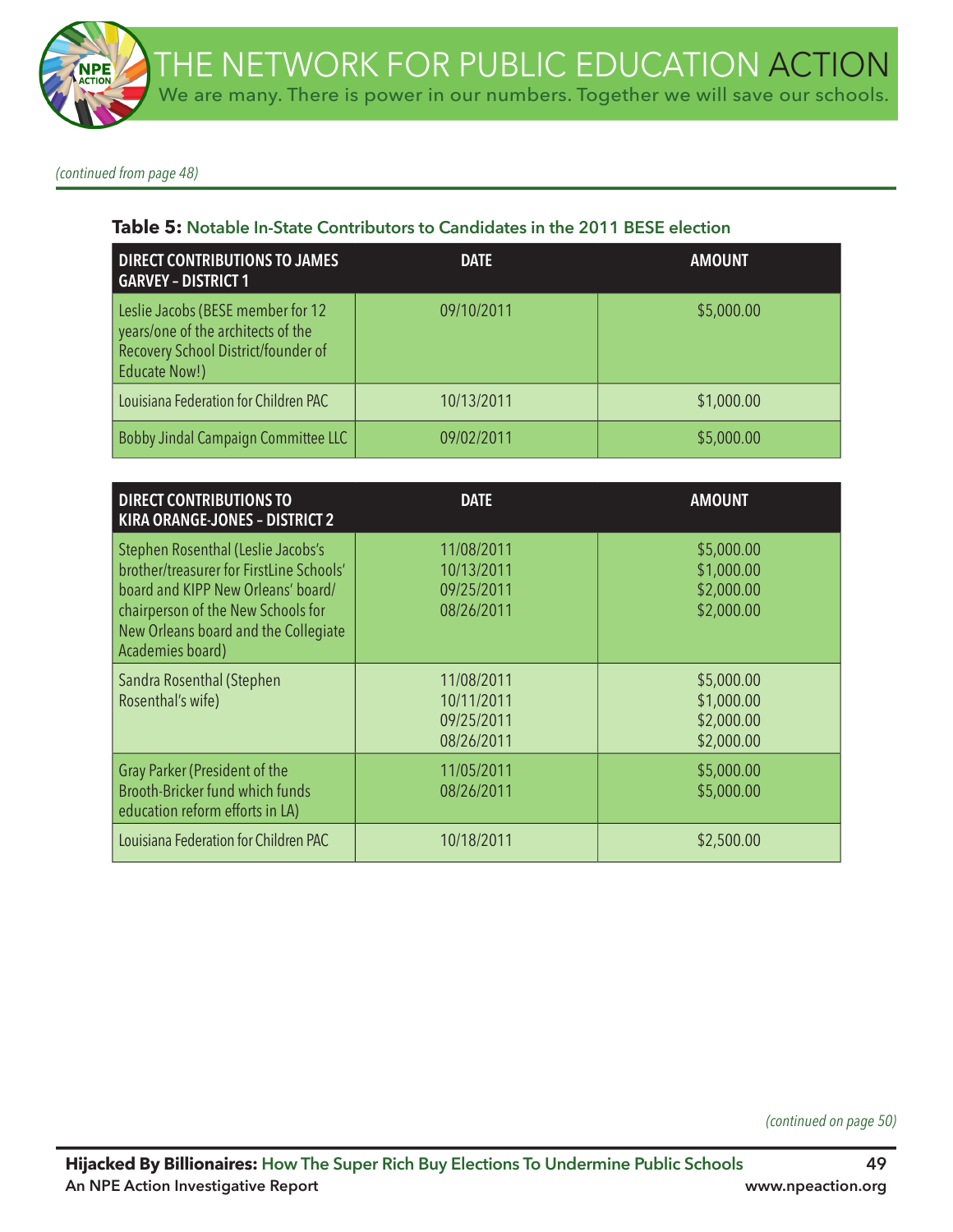*(continued from page 49)*

#### **Table 5** *continued***: Notable In-State Contributors to Candidates in the 2011 BESE election**

| <b>DIRECT CONTRIBUTIONS TO KIRA</b><br><b>ORANGE-JONES - DISTRICT 2</b> | <b>DATE</b>                                                        | <b>AMOUNT</b>                                                      |
|-------------------------------------------------------------------------|--------------------------------------------------------------------|--------------------------------------------------------------------|
| Leslie Jacobs                                                           | 10/26/2011<br>10/17/2011<br>09/25/2011<br>08/22/2011<br>10/17/2011 | \$5,000.00<br>\$2,000.00<br>\$2,000.00<br>\$1,000.00<br>\$2,000.00 |
| Lane Grigsby                                                            | 08/23/2011                                                         | \$2,500.00                                                         |

| DIRECT CONTRIBUTIONS TO GLENNY<br>LEE BUQUET - DISTRICT 3 | <b>DATE</b> | <b>AMOUNT</b> |
|-----------------------------------------------------------|-------------|---------------|
| Scott Jacobs (Leslie Jacob's husband)                     | 09/22/2011  | \$5,000.00    |
| Bobby Jindal Campaign Committee                           | 09/19/2011  | \$5,000.00    |

| <b>DIRECT CONTRIBUTIONS TO JOHN</b><br><b>ALLEN (JAY) GUILLOT - DISTRICT 5</b>                                    | <b>DATE</b> | <b>AMOUNT</b> |
|-------------------------------------------------------------------------------------------------------------------|-------------|---------------|
| <b>Todd Grigsby</b>                                                                                               | 10/17/2011  | \$2,500.00    |
| Cajun Industries LLC                                                                                              | 10/17/2011  | \$2,500.00    |
| Louisiana Federation for Children PAC                                                                             | 10/12/2011  | \$2,500.00    |
| <b>ISC Constructors, LLC (company</b><br>founded by Eddie Rispone, Louisiana<br>Federation for Children chairman) | 10/11/2011  | \$5,000.00    |

*(continued on page 51)*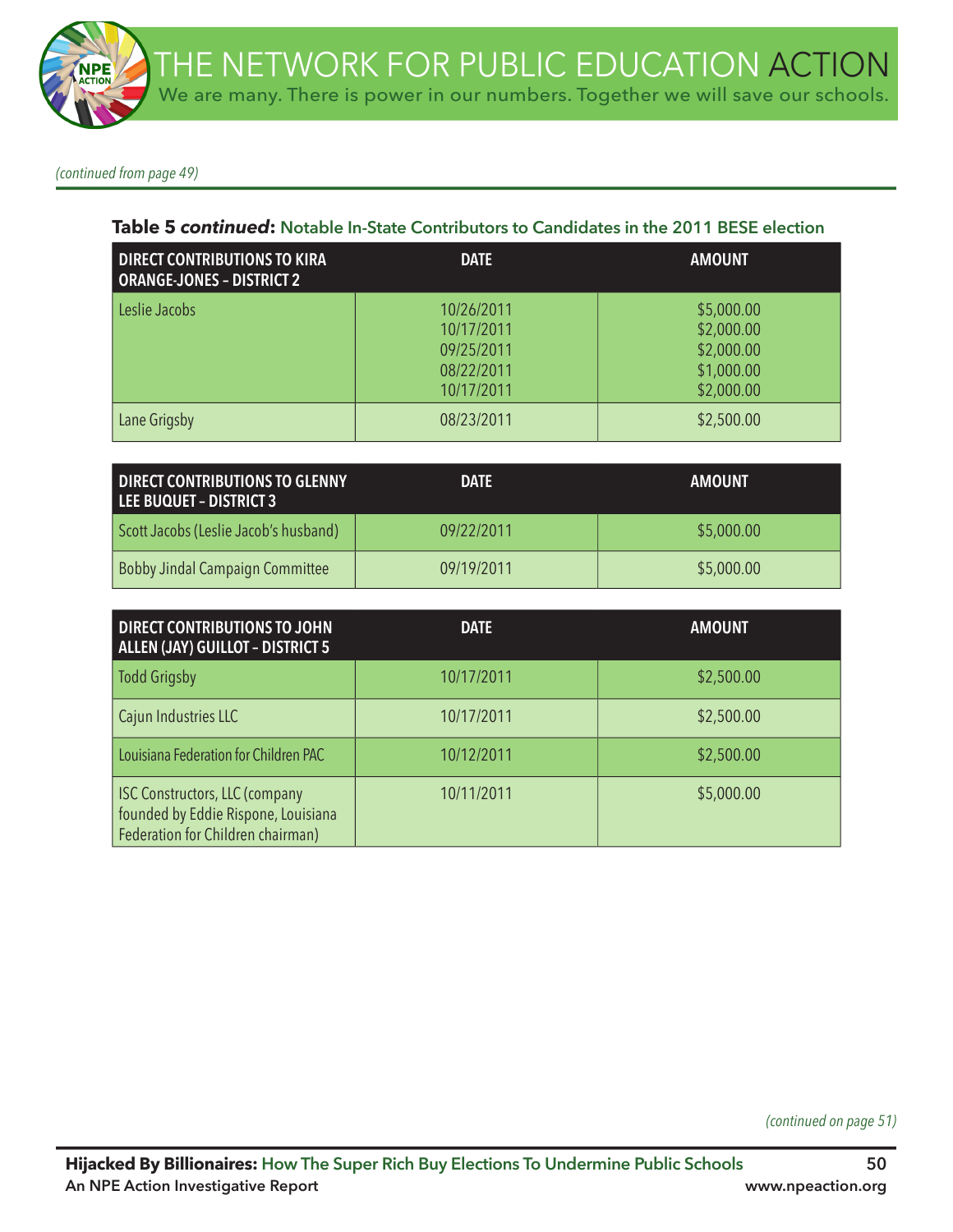*(continued from page 50)*

### **Table 5** *continued***: Notable In-State Contributors to Candidates in the 2011 BESE election**

| <b>DIRECT CONTRIBUTIONS TO CHAS</b><br><b>ROEMER - DISTRICT 6</b> | <b>DATE</b>                                          | <b>AMOUNT</b>                                        |
|-------------------------------------------------------------------|------------------------------------------------------|------------------------------------------------------|
| Leslie Jacobs                                                     | 11/03/2011                                           | \$5,000.00                                           |
| Louisiana Federation for Children PAC                             | 10/20/2011                                           | \$2,500.00                                           |
| <b>Gray Parker</b>                                                | 09/26/2011                                           | \$5,000.00                                           |
| <b>Stephen Rosenthal</b>                                          | 08/23/2011                                           | \$5,000.00                                           |
| <b>ISC Constructors, LLC</b>                                      | 08/17/2011<br>10/11/2011<br>11/03/2011               | \$2,000.00<br>\$3,000.00<br>\$5,000.00               |
| <b>Bobby Jindal Campaign</b><br>Committee LLC                     | 08/15/2011<br>09/06/2011<br>11/04/2011<br>11/05/2011 | \$2,500.00<br>\$2,500.00<br>\$5,000.00<br>\$5,000.00 |

| <b>DIRECT CONTRIBUTIONS TO HOLLY</b><br><b>BOFFY - DISTRICT 7</b> | <b>DATE</b>              | <b>AMOUNT</b>            |
|-------------------------------------------------------------------|--------------------------|--------------------------|
| Louisiana Federation for<br>Children PAC                          | 10/13/2011               | \$2,500.00               |
| <b>ISC Constructors, LLC</b>                                      | 10/17/2011<br>07/13/2011 | \$2,500.00<br>\$2,500.00 |
| <b>Gray Parker</b>                                                | 09/26/2011               | \$5,000.00               |
| Leslie Jacobs                                                     | 09/02/2011               | \$2,500.00               |
| <b>Scott Jacobs</b>                                               | 09/02/2011               | \$2,500.00               |
| <b>Stephen Rosenthal</b>                                          | 09/02/2011               | \$5,000.00               |
| <b>Bobby Jindal Campaign Committee</b>                            | 08/29/2011<br>08/25/2011 | \$2,500.00<br>\$2,500.00 |
| Cajun Industries                                                  | 06/28/2011               | \$5,000.00               |

*(continued on page 52)*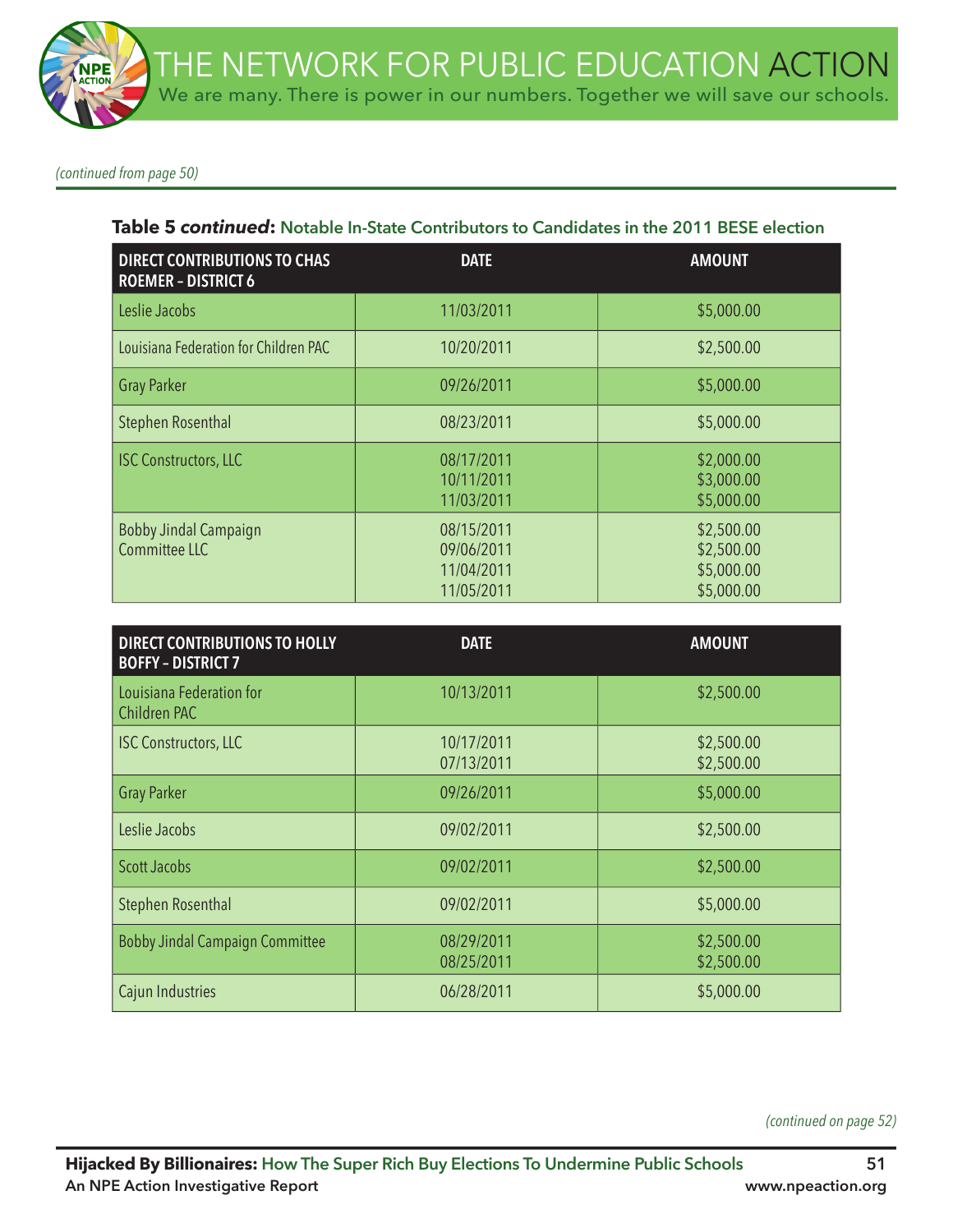*(continued from page 51)*

#### **Table 5** *continued***: Notable In-State Contributors to Candidates in the 2011 BESE election**

| <b>DIRECT CONTRIBUTIONS TO</b><br>CAROLYN HILL - DISTRICT 8 | <b>DATE</b> | <b>AMOUNT</b> |
|-------------------------------------------------------------|-------------|---------------|
| Louisiana Federation for<br>Children PAC                    | 10/28/2011  | \$1,000.00    |
| <b>ISC Constructors, LLC</b>                                | 11/17/2011  | \$5,000.00    |

*Source: Louisiana Ethics Administration Program* 

#### **Table 6: Top 5 In-State Contributors to 2011 BESE Candidates and PACs that Supported BESE Candidates**

| TOP FIVE IN-STATE CONTRIBUTORS     | <b>AMOUNT</b> |
|------------------------------------|---------------|
| <b>Grigsby Family and Business</b> | \$247,500.00  |
| Jacobs/Rosenthal families          | \$62,000.00   |
| BobbyJindal Campaign Committee     | \$35,000.00   |
| <b>ISC Constructors, LLC</b>       | \$25,000.00   |
| <b>Gray Parker</b>                 | \$20,000.00   |

*(continued on page 53)*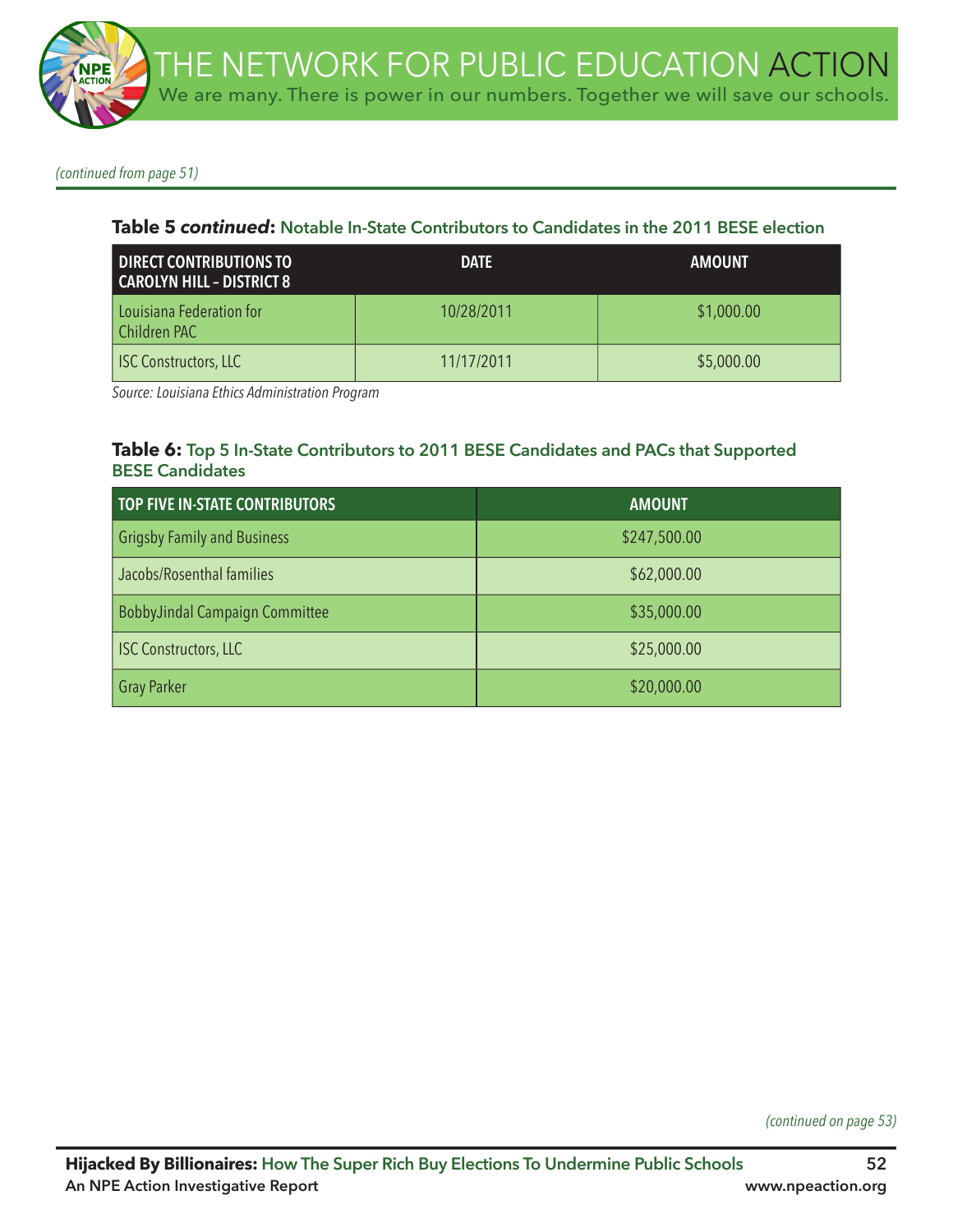#### *(continued from page 52)*

When the 2015 BESE election occurred four years later, the out-of-state billionaire donors ponied up cash again. This time, most of the money flowed through Lane Grigsby's Empower Louisiana PAC. Grigsby alone contributed millions to the race. Michael Bloomberg contributed an astounding \$1.45 million in the form of two disbursements (\$800,000 and \$650,000); Jim and Alice Walton contributed a combined \$650,000; and Eli Broad tossed in \$250,000. The focus of Grigsby's PAC was to oppose two BESE candidates (Mary Harris and Kathy Edmondston) and support two candidates (Tony Davis and Jason Engen), with Harris and Davis vying for the same seat, and Edmonston and Engen doing the same. In the end, one of Grigsby's candidates, Davis, won. Edmonston, who opposed the Grigsby-favored candidate, won the other seat.

Leading up to the 2015 election, members of the Walton family (Jim \$100,000 and Alice \$100,000) and the DeVos family, Betsy \$100,000 and Dick \$100,000, contributed to the Louisiana Federation for Children PAC. Two more large contributions to the PAC came from other prominent

Michigan GOP donors and DeVos allies. McKinley Associates, Inc. - founded by now chairman of the Michigan GOP and close ally of Dick DeVos, Ron Weiser - contributed \$100,000; and Kojaian Management - founded by Michigan Bush campaign finance chairman, Michael Kojaian - contributed another \$100,000. And finally, Doris Fisher contributed another \$100,000 for a total of \$700,000 from big outside donors to an in-state PAC that endorsed the 2015 BESE reform candidates.

Again, in-state contributions also played a big role—the Grigsby family contributed nearly \$2,000,000, and the Rispone family and its construction business, ISC Constructors, gave \$334,000. Unlike 2011, the 2015 election did not yield the necessary eight out of eleven BESE votes for John White to secure the four-year renewal of his employment contract as Louisiana state superintendent. At the same time, there were not enough votes to replace him. Thus, John White became, and still is, a monthto-month-employed state superintendent.  $\blacksquare$ 

| <b>IMPROVE OUR SCHOOLS</b>                                                                                                                  | <b>DATE</b>              | <b>AMOUNT</b>                |
|---------------------------------------------------------------------------------------------------------------------------------------------|--------------------------|------------------------------|
| Michael Bloomberg                                                                                                                           | 10/24/2014               | \$100,000.00                 |
|                                                                                                                                             |                          |                              |
| <b>EMPOWER LOUISIANA PAC MAJOR</b><br><b>DONORS</b>                                                                                         | <b>DATE</b>              | <b>AMOUNT</b>                |
| Michael Bloomberg                                                                                                                           | 10/02/2015<br>11/09/2015 | \$800,000.00<br>\$650,000.00 |
| Action Now Initiative (501(c)(4)<br>advocacy organization that works in<br>conjunction with the John and Laura<br><b>Arnold Foundation)</b> | 09/18/2015<br>11/05/2015 | \$625,000.00<br>\$17,500.00  |

# **Table 7: Notable Out-of-State Contributors to PACs in the 2015 BESE election**

*(continued on page 54)*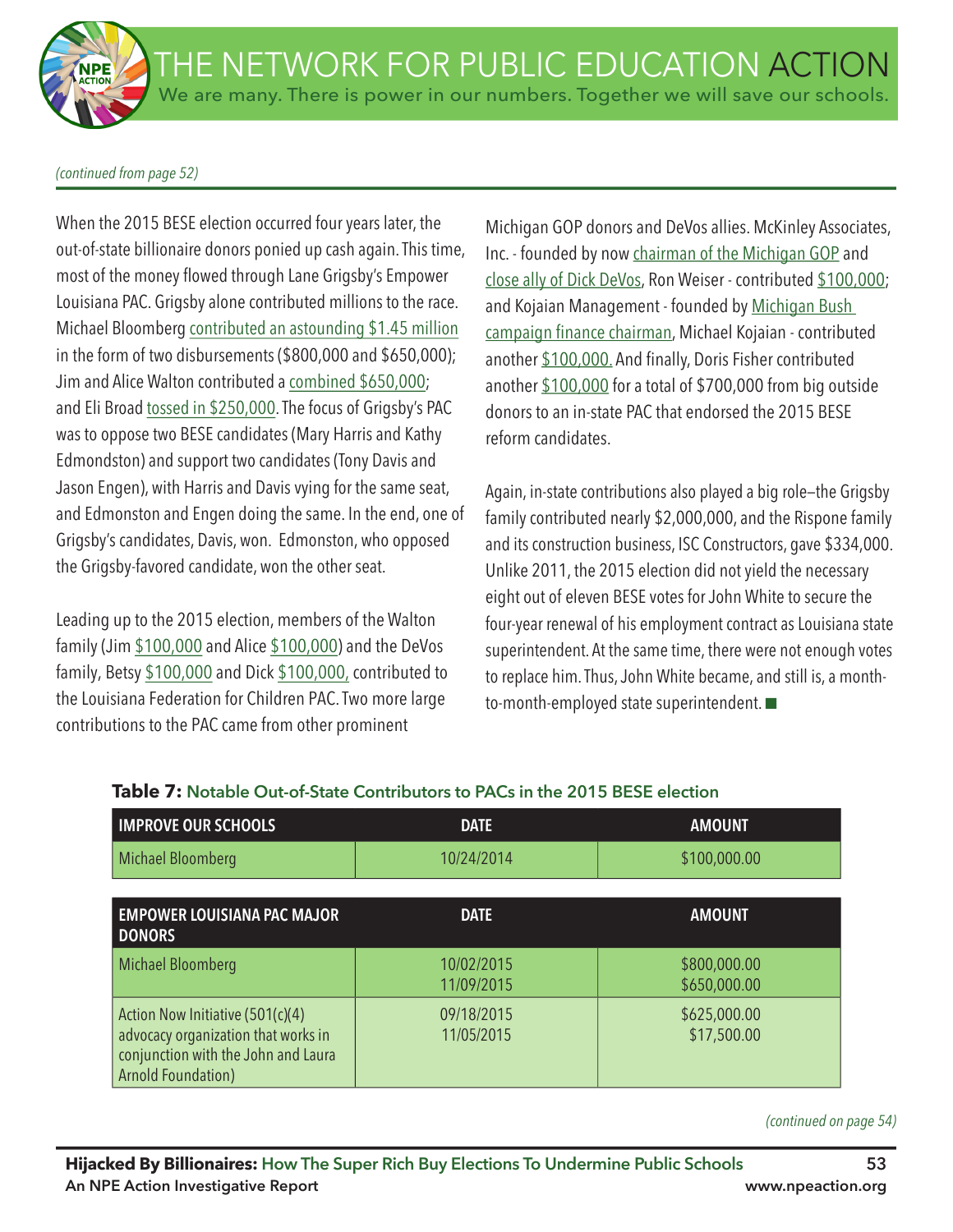*(continued from page 53)*

### **Table 7** *continued***: Notable Out-of-State Contributors to PACs in the 2015 BESE election**

| <b>EMPOWER LOUISIANA PAC MAJOR</b><br><b>DONORS</b> | <b>DATE</b>              | <b>AMOUNT</b>                |
|-----------------------------------------------------|--------------------------|------------------------------|
| Eli Broad                                           | 09/10/2015               | \$250,000.00                 |
| Jim Walton                                          | 08/20/2015<br>11/17/2015 | \$200,000.00<br>\$250,000.00 |
| <b>Alice Walton</b>                                 | 08/20/2015               | \$200,000.00                 |

| <b>DFER-LA</b>                                               | <b>DATE</b>              | <b>AMOUNT</b>            |
|--------------------------------------------------------------|--------------------------|--------------------------|
| Alice Walton                                                 | 11/19/2015               | \$50,000.00              |
| <b>Education Reform Now/Education</b><br>Reform Now Advocacy | 06/04/2015<br>08/14/2015 | \$5,800.00<br>\$4,300.00 |

| <b>STAND FOR CHILDREN LA, IEC</b>                                                                                                                 | <b>DATE</b>                            | <b>AMOUNT</b>                              |
|---------------------------------------------------------------------------------------------------------------------------------------------------|----------------------------------------|--------------------------------------------|
| Michael Bloomberg                                                                                                                                 | 10/24/2014<br>11/18/2014               | \$100,000.00<br>\$68,600.00                |
| Jim Walton                                                                                                                                        | 08/20/2015                             | \$250,000.00                               |
| <b>Action Now Initiative</b>                                                                                                                      | 09/16/2015                             | \$125,000.00                               |
| Smarter America, A Project of the<br>Sixteen Thirty Fund (led by Eric Kessler,<br>founder of Washington DC consulting<br>firm, Arabella Advisors) | 10/09/2015                             | \$80,000.00                                |
| <b>Stacy Schusterman (Charter Growth</b><br>Fund board member/Charles and<br>Lynn Schusterman Family Foundation<br>chairwoman).                   | 11/14/2014<br>10/14/2015<br>10/20/2015 | \$68,600.00<br>\$185,000.00<br>\$65,000.00 |

*(continued on page 55)*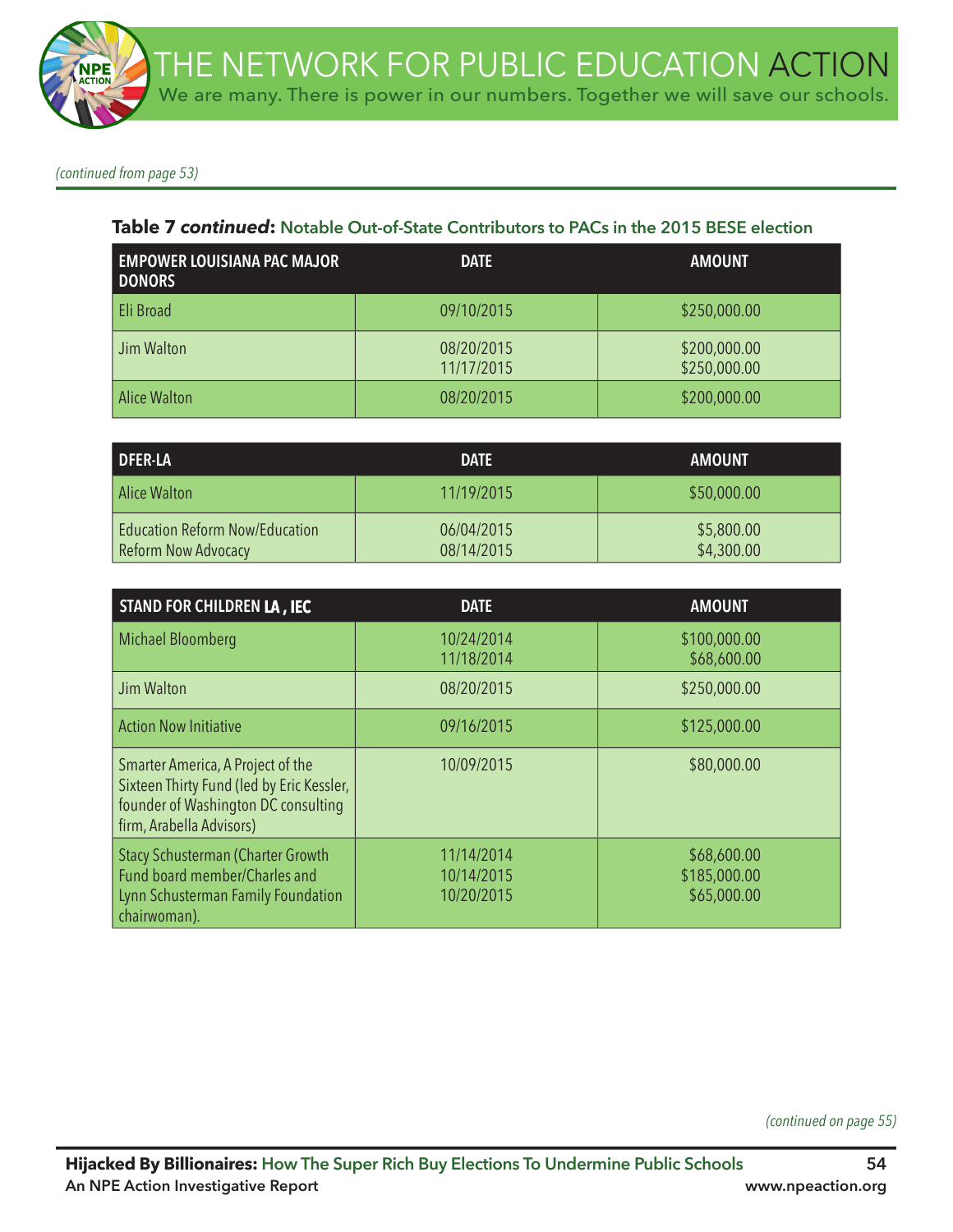*(continued from page 54)*

#### **Table 7** *continued***: Notable Out-of-State Contributors to PACs in the 2015 BESE election**

| <b>LOUISIANA FEDERATION</b><br><b>FOR CHILDREN PAC</b>                                                                                      | <b>DATE</b> | <b>AMOUNT</b> |
|---------------------------------------------------------------------------------------------------------------------------------------------|-------------|---------------|
| <b>Alice Walton</b>                                                                                                                         | 03/06/2015  | \$100,000.00  |
| <b>Betsy DeVos</b>                                                                                                                          | 09/22/2015  | \$100,000.00  |
| <b>Richard DeVos</b>                                                                                                                        | 10/29/2015  | \$100,000.00  |
| McKinley Associates, (founded by Ron<br>Weiser, Michigan Republican Party<br>chairman/architect of right-to-work law<br>with Richard DeVos) | 10/29/2015  | \$100,000.00  |
| Kojaian Management (founded by<br>Michael Kojaian, Jeb Bush's Michigan<br>finance chairman/friend of the DeVos<br>family)                   | 07/09/2015  | \$100,000.00  |
| <b>Doris Fisher</b>                                                                                                                         | 04/24/2015  | \$100,000.00  |
| Smarter America, A Project of the<br><b>Sixteen Thirty Fund</b>                                                                             | 10/13/2015  | \$70,000.00   |

*Source: Louisiana Ethics Administration Program* 

#### **Table 8: Notable Out-of-State Contributors to Candidates in the 2015 BESE election**

| <b>DIRECT CONTRIBUTIONS TO</b><br>KIRA ORANGE-JONES - DISTRICT 2 | <b>DATE</b> | <b>AMOUNT</b> |
|------------------------------------------------------------------|-------------|---------------|
| Michael Bloomberg                                                | 10/20/2015  | \$5,000.00    |
| <b>Reed Hastings</b>                                             | 09/22/2015  | \$5,000.00    |

| <b>I DIRECT CONTRIBUTIONS TO HOLLY</b><br><b>BOFFY - DISTRICT 7</b> | <b>DATE</b> | <b>AMOUNT</b> |
|---------------------------------------------------------------------|-------------|---------------|
| l Charter Schools USA                                               | 09/02/2015  | \$250.00      |

*(continued on page 56)*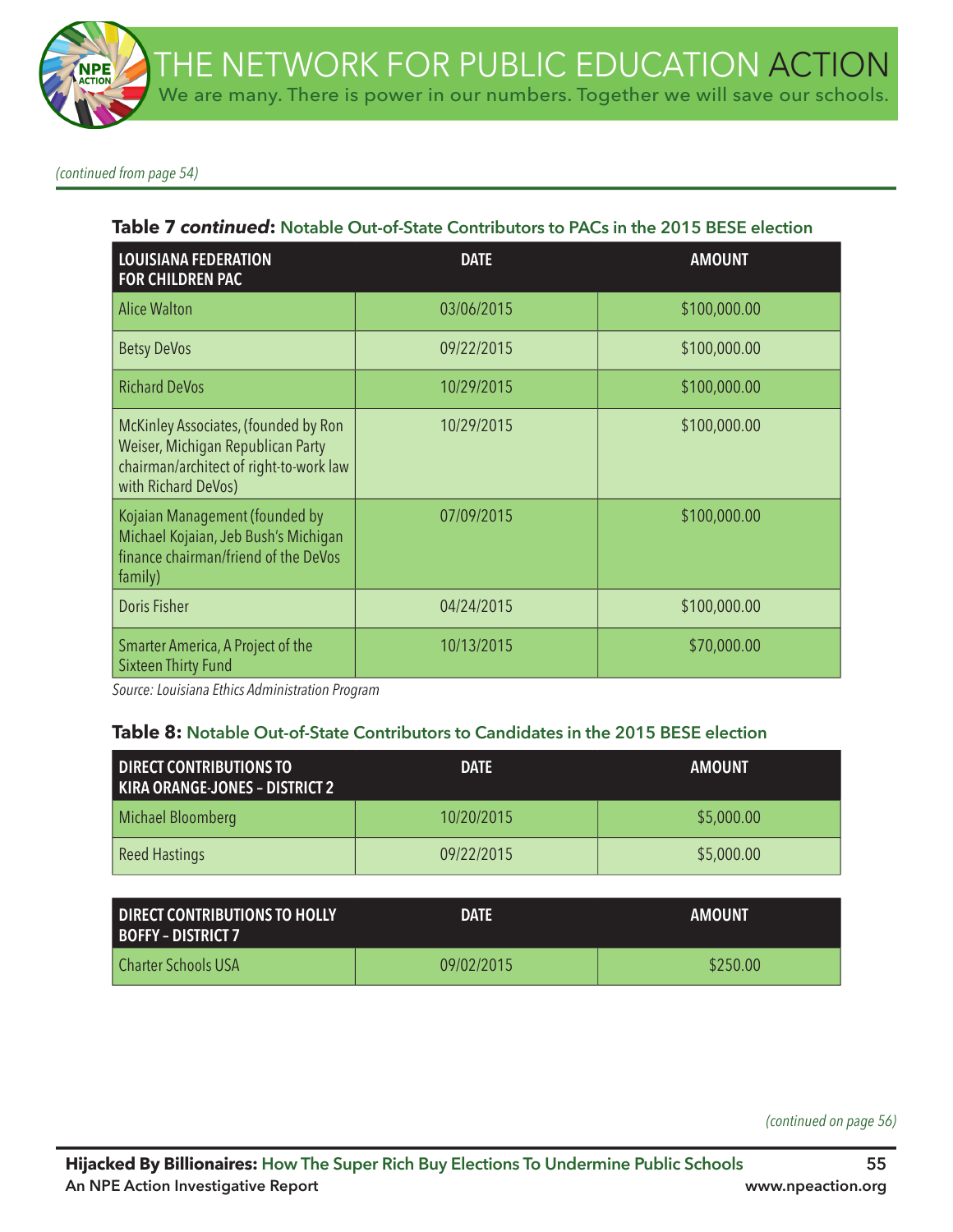*(continued from page 55)*

#### **Table 8** *continued***: Notable Out-of-State Contributors to Candidates in the 2015 BESE election**

| <b>DIRECT CONTRIBUTIONS TO JADA</b><br><b>LEWIS - DISTRICT 8</b> | <b>DATE</b> | <b>AMOUNT</b> |
|------------------------------------------------------------------|-------------|---------------|
| Reid Hoffman (LinkedIn founder)                                  | 10/23/2015  | \$4,000.00    |
| Michelle Yee (Reid Hoffman's wife)                               | 10/23/2015  | \$4,000.00    |
| John Arnold                                                      | 09/16/2015  | \$2,500.00    |
| <b>Stacy Schusterman</b>                                         | 08/13/2015  | \$5,000.00    |
| Sheryl Sandberg (Facebook COO)                                   | 08/12/2015  | \$4,000.00    |
| Katherine Bradley                                                | 07/31/2015  | \$3,000.00    |

## **Table 9: Top Five Out-of-State Contributors to 2015 BESE Candidates and PACs that Supported BESE Candidates**

| TOP FIVE OUT-OF-STATE CONTRIBUTORS | <b>AMOUNT</b>  |
|------------------------------------|----------------|
| <b>Michael Bloomberg</b>           | \$1,723,600.00 |
| <b>Walton Family</b>               | \$1,150,000.00 |
| DeVos Family and Associates        | \$400,000.00   |
| <b>Stacey Schusterman</b>          | \$323,600.00   |
| Eli Broad                          | \$250,000.00   |

### **Table 10: Notable In-State Contributors to PACs in the 2015 BESE election**

| <b>ALLIANCE FOR BETTER</b><br><b>CLASSROOMS, ABC INC.</b> | <b>DATE</b> | <b>AMOUNT</b> |
|-----------------------------------------------------------|-------------|---------------|
| Lane Grigsby                                              | 01/12/2015  | \$100,000.00  |
| <b>Barbara Grigsby</b>                                    | 01/12/2015  | \$100,000.00  |
| Todd Grigsby                                              | 01/12/2015  | \$50,000.00   |

| <b>EMPOWER LOUISIANA PAC MAJOR</b><br><b>DONORS</b> | <b>DATE</b>            | AMOUNT                       |
|-----------------------------------------------------|------------------------|------------------------------|
| Lane Grigsby                                        | 10/2/2015<br>11/9/2015 | \$800,000.00<br>\$650,000.00 |

*(continued on page 57)*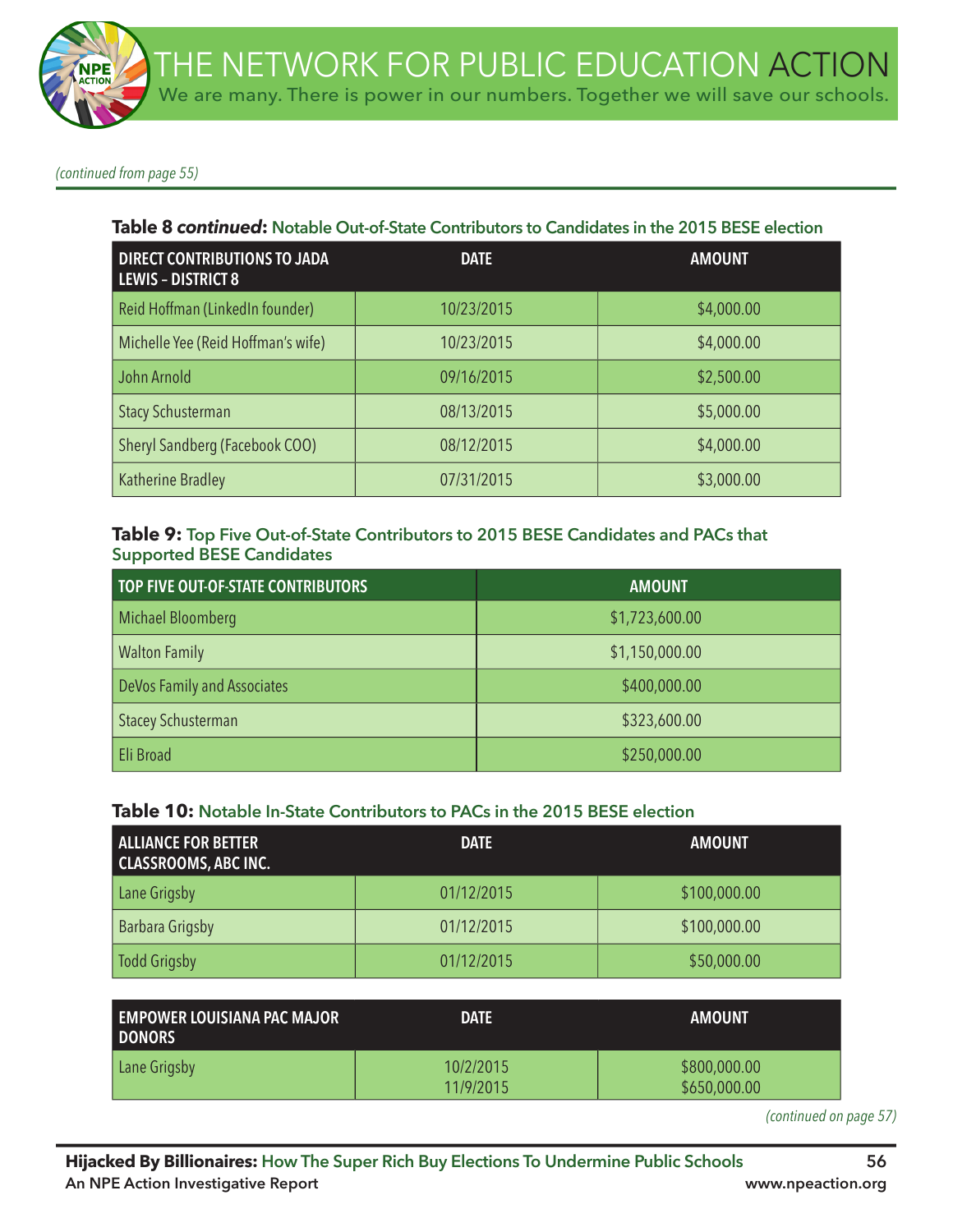*(continued from page 56)*

### **Table 10** *continued***: Notable In-State Contributors to PACs in the 2015 BESE election**

| <b>BETTER SCHOOLS,</b><br><b>BETTER FUTURES</b> | <b>DATE</b>              | <b>AMOUNT</b>              |
|-------------------------------------------------|--------------------------|----------------------------|
| Barbara Grigsby                                 | 11/10/2014<br>10/06/2014 | \$75,000.00<br>\$25,000.00 |
|                                                 |                          |                            |
| <b>STAND FOR CHILDREN</b>                       | <b>DATE</b>              | <b>AMOUNT</b>              |
| Lane Grigsby                                    | 08/04/2014               | \$15,000.00                |

11/20/2014

| <b>LOUISIANA FEDERATION</b><br><b>FOR CHILDREN PAC</b>            | <b>DATE</b>              | <b>AMOUNT</b>              |
|-------------------------------------------------------------------|--------------------------|----------------------------|
| Eddie Rispone (Louisiana Federation<br>for Children PAC chairman) | 08/31/2015<br>10/30/2015 | \$25,000.00<br>\$75,000.00 |
| Linda Rispone (Eddie Rispone's wife)                              | 11/12/2015               | \$100,000.00               |
| <b>ISC Constructors, LLC</b>                                      | 08/31/2015<br>10/30/2015 | \$25,000.00<br>\$75,000.00 |
| Lane Grigsby                                                      | 11/17/2015               | \$25,000.00                |

*Source: Louisiana Ethics Administration Program* 

### **Table 11: Notable In-State Contributors to Candidates in the 2015 BESE election**

| <b>DIRECT CONTRIBUTIONS TO JAMES</b><br><b>GARVEY - DISTRICT 1</b> | <b>DATE</b> | <b>AMOUNT</b> |
|--------------------------------------------------------------------|-------------|---------------|
| Leslie Jacobs                                                      | 09/05/2015  | \$1,000.00    |
| <b>Scott Jacobs</b>                                                | 09/05/2015  | \$1,000.00    |
| Lane Grigsby                                                       | 09/30/2015  | \$5,000.00    |
| <b>Eddie Rispone</b>                                               | 09/30/2015  | \$1,000.00    |
| Stand for Children Louisiana PAC                                   | 10/19/2015  | \$1,000.00    |

*(continued on page 58)*

\$10,000.00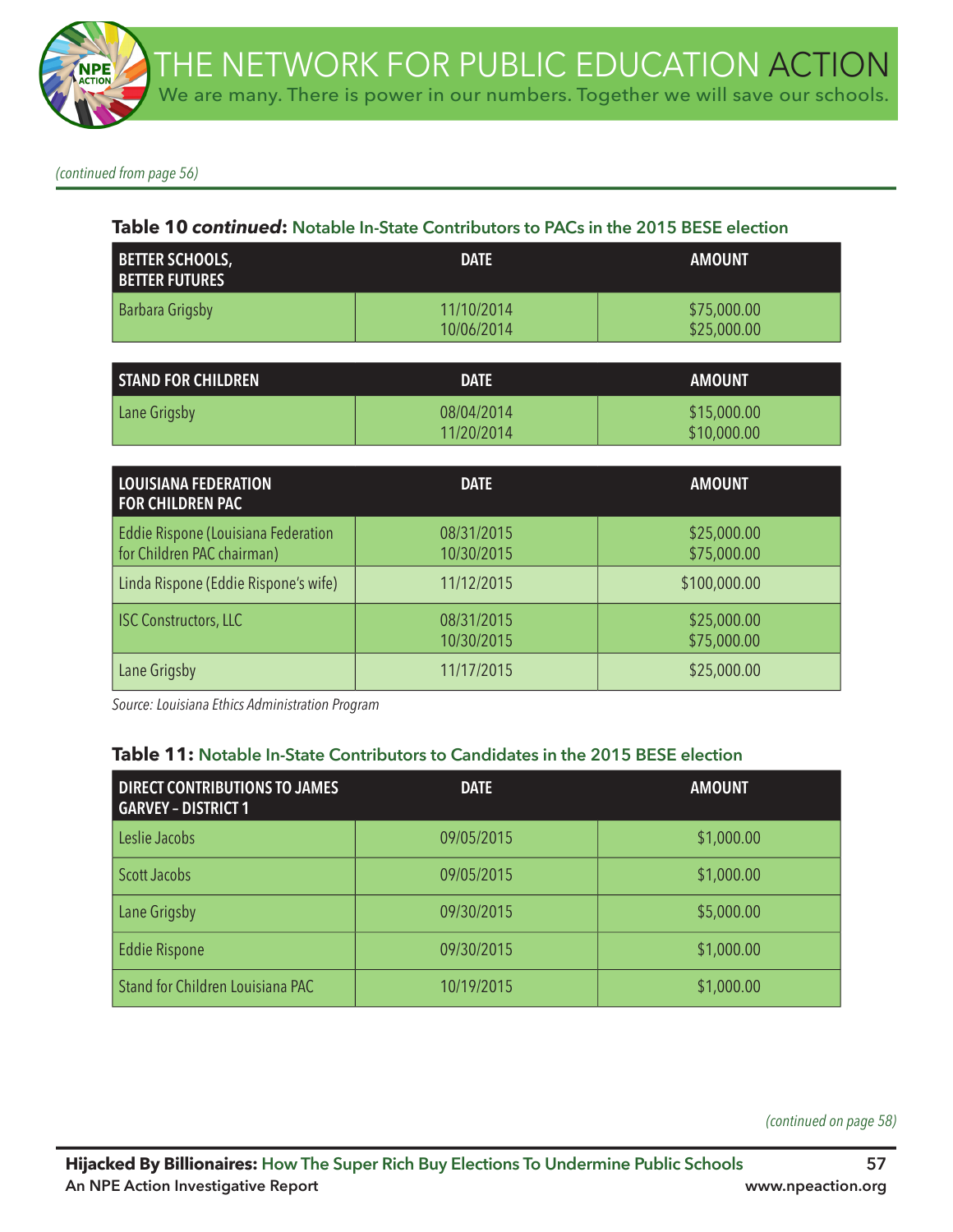*(continued from page 57)*

#### **Table 11** *continued:* **Notable In-State Contributors to Candidates in the 2015 BESE election**

| <b>DIRECT CONTRIBUTIONS TO</b><br><b>KIRA ORANGE-JONES - DISTRICT 2</b> | <b>DATE</b> | <b>AMOUNT</b> |
|-------------------------------------------------------------------------|-------------|---------------|
| Sandra Rosenthal                                                        | 10/08/2015  | \$5,000.00    |
| <b>DFER-LA</b>                                                          | 10/04/2015  | \$5,000.00    |
| Stand for Children Louisiana PAC                                        | 09/30/2015  | \$4,000.00    |
| Louisiana Federation for Children PAC                                   | 09/15/2015  | \$1,000.00    |
| Leslie Jacobs                                                           | 04/13/2015  | \$2,500.00    |
| Lane Grigsby                                                            | 04/14/2015  | \$5,000.00    |
| <b>Stephen Rosenthal</b>                                                | 04/01/2015  | \$5,000.00    |

| <b>DIRECT CONTRIBUTIONS TO SANDRA</b><br><b>LEBLANC HOLLOWAY - DISTRICT 3</b> | <b>DATE</b>                                                        | <b>AMOUNT</b>                                          |
|-------------------------------------------------------------------------------|--------------------------------------------------------------------|--------------------------------------------------------|
| Stand for Children Louisiana PAC in-<br>kind contributions                    | 10/15/2015<br>10/18/2015<br>10/19/2015<br>10/22/2015<br>10/22/2015 | \$132.68<br>\$62.30<br>\$418.05<br>\$78.77<br>\$212.85 |
| Stand for Children Louisiana PAC                                              | 10/01/2015                                                         | \$1,000.00                                             |
| <b>Stephen Rosenthal</b>                                                      | 10/01/2015                                                         | \$2,500.00                                             |
| Sandra Rosenthal                                                              | 10/01/2015                                                         | \$2,500.00                                             |
| <b>Gray Parker</b>                                                            | 10/01/2015                                                         | \$5,000.00                                             |
| Louisiana Federation for Children PAC                                         | 09/15/2015                                                         | \$1,500.00                                             |
| <b>ISC Constructors, LLC</b>                                                  | 09/15/2015                                                         | \$5,000.00                                             |

*(continued on page 59)*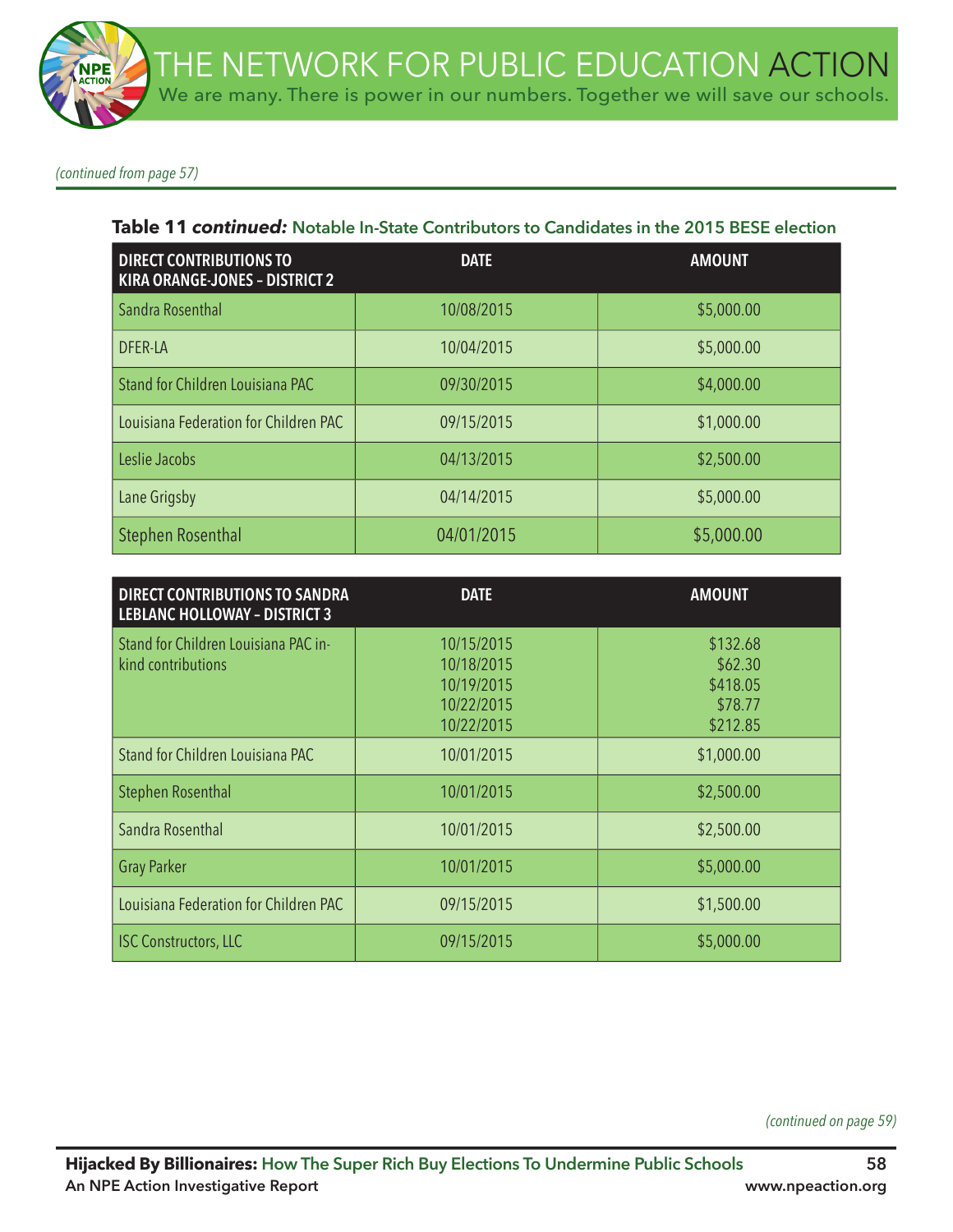*(continued from page 58)*

#### **Table 11** *continued:* **Notable In-State Contributors to Candidates in the 2015 BESE election**

| <b>DIRECT CONTRIBUTIONS TO SANDRA</b><br><b>LEBLANC HOLLOWAY - DISTRICT 3</b> | <b>DATE</b> | <b>AMOUNT</b> |
|-------------------------------------------------------------------------------|-------------|---------------|
| Bobbi Grigsby (Lane Grigsby's wife<br>goes by both Barbara and Bobbi)         | 09/03/2015  | \$5,000.00    |
| Lane Grigsby                                                                  | 08/24/2015  | \$5,000.00    |

| <b>DIRECT CONTRIBUTIONS TO TONY</b><br><b>DAVIS - DISTRICT 4</b> | <b>DATE</b>              | <b>AMOUNT</b>            |
|------------------------------------------------------------------|--------------------------|--------------------------|
| <b>Stephen Rosenthal</b>                                         | 11/03/2015               | \$5,000.00               |
| Sandra Rosenthal                                                 | 11/03/2015               | \$5,000.00               |
| Bobbi Grigsby                                                    | 11/02/2015               | \$5,000.00               |
| Lane Grigsby                                                     | 11/02/2015               | \$5,000.00               |
| <b>Gray Parker</b>                                               | 11/02/2015<br>10/14/2015 | \$5,000.00<br>\$5,000.00 |
| Louisiana Federation for Children PAC                            | 10/23/2015               | \$1,000.00               |

| <b>DIRECT CONTRIBUTIONS TO GARY</b><br><b>JONES - DISTRICT 5</b> | <b>DATE</b> | <b>AMOUNT</b> |
|------------------------------------------------------------------|-------------|---------------|
| Louisiana Federation for<br>Children PAC                         | 10/21/2015  | \$1,000.00    |
| Stand for Children Louisiana PAC                                 | 10/14/2015  | \$1,000.00    |

*(continued on page 60)*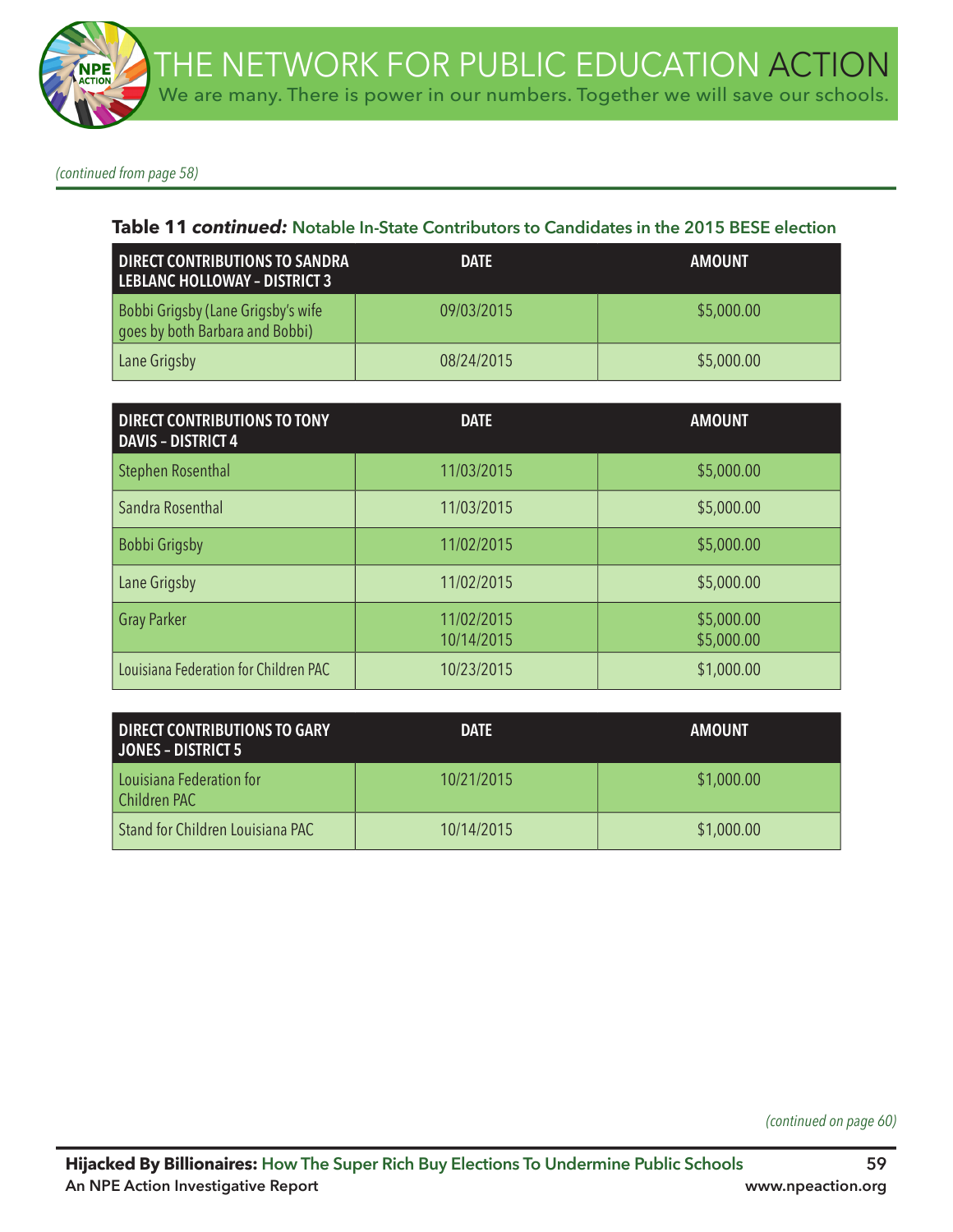*(continued from page 59)*

#### **Table 11** *continued:* **Notable In-State Contributors to Candidates in the 2015 BESE election**

| <b>DIRECT CONTRIBUTIONS TO JASON</b><br><b>ENGEN - DISTRICT 6</b> | <b>DATE</b>              | <b>AMOUNT</b>            |
|-------------------------------------------------------------------|--------------------------|--------------------------|
| Jennifer Reilly                                                   | 11/16/2015               | \$1,000.00               |
| <b>Gray Parker</b>                                                | 11/09/2015               | \$5,000.00               |
| Bobbi Grigsby                                                     | 10/30/2015               | \$5,000.00               |
| Lane Grigsby                                                      | 10/30/2015               | \$5,000.00               |
| <b>Stephen Rosenthal</b>                                          | 10/29/2015               | \$5,000.00               |
| Sandra Rosenthal                                                  | 10/29/2015               | \$5,000.00               |
| <b>Eddie Rispone</b>                                              | 10/27/2015               | \$5,000.00               |
| <b>ISC Constructors, LLC</b>                                      | 10/26/2015<br>09/18/2015 | \$5,000.00<br>\$5,000.00 |
| Linda Rispone                                                     | 10/20/2015               | \$5,000.00               |

| <b>DIRECT CONTRIBUTIONS TO</b><br><b>LAREE TAYLOR - DISTRICT 6</b> | <b>DATE</b> | <b>AMOUNT</b> |
|--------------------------------------------------------------------|-------------|---------------|
| <b>Todd Grigsby</b>                                                | 10/12/2015  | \$5,000.00    |
| Ken Jacob (CEO and President of<br>Grigsby's Cajun Industries)     | 09/14/2015  | \$5,000.00    |
| Juanita Jacob (wife of Ken Jacob)                                  | 10/12/2015  | \$5,000.00    |
| Bobbi Grigsby                                                      | 09/09/2015  | \$5,000.00    |
| Lane Grigsby                                                       | 09/09/2015  | \$5,000.00    |

*(continued on page 61)*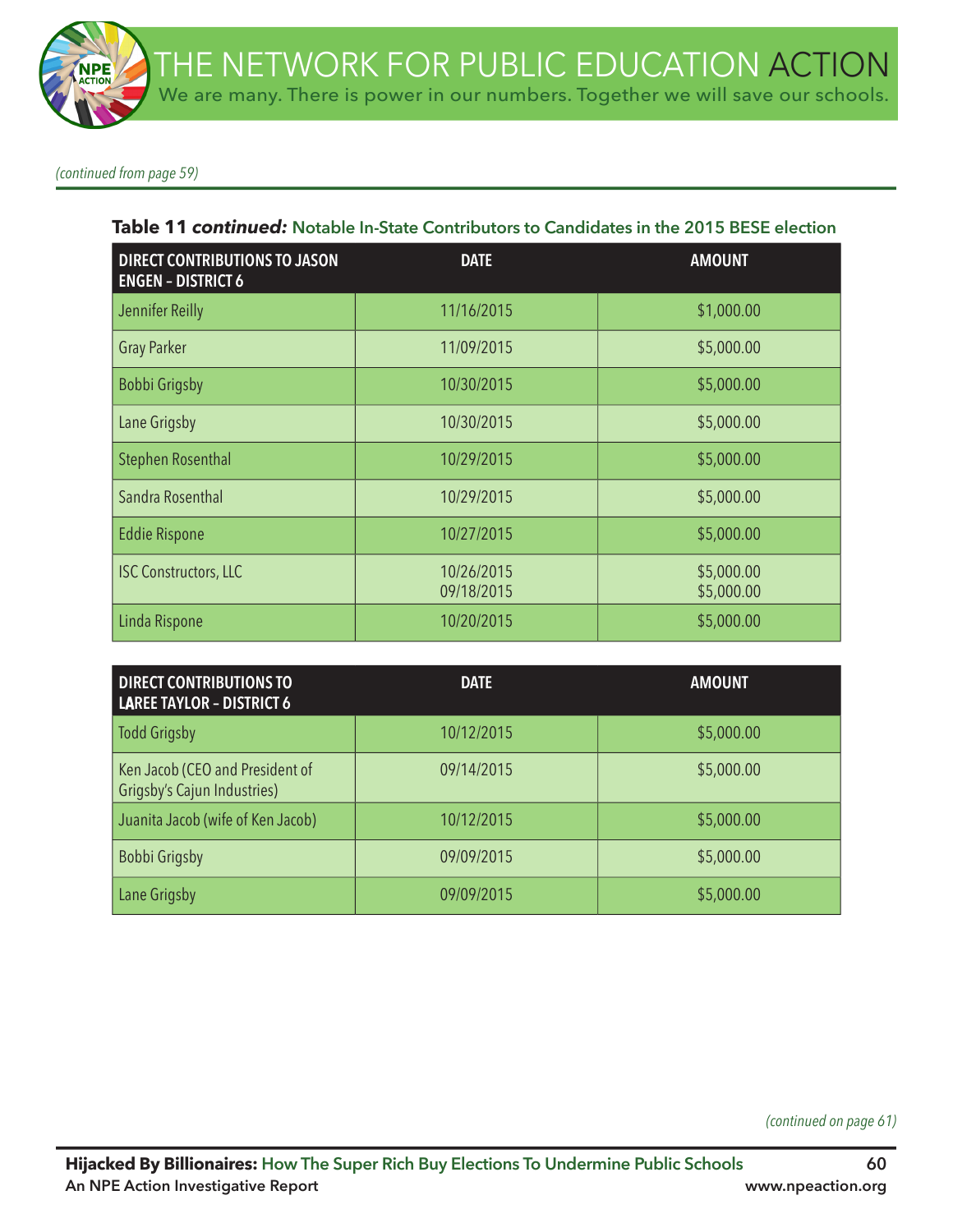*(continued from page 60)*

#### **Table 11** *continued:* **Notable In-State Contributors to Candidates in the 2015 BESE election**

| <b>DIRECT CONTRIBUTIONS TO HOLLY</b><br><b>BOFFY - DISTRICT 7</b> | <b>DATE</b>                            | <b>AMOUNT</b>                    |
|-------------------------------------------------------------------|----------------------------------------|----------------------------------|
| Leslie Jacobs                                                     | 04/06/2015                             | \$2,500.00                       |
| <b>Scott Jacobs</b>                                               | 09/05/2015                             | \$1,000.00                       |
| Lane Grigsby                                                      | 09/30/2015                             | \$5,000.00                       |
| <b>Eddie Rispone</b>                                              | 09/30/2015                             | \$1,000.00                       |
| Stand for Children Louisiana PAC                                  | 10/21/2015<br>04/17/2015               | \$2,500.00<br>\$1,000.00         |
| Stand for Children Louisiana PAC in-<br>kind contributions        | 10/24/2015<br>10/03/2015<br>10/03/2015 | \$197.00<br>\$275.35<br>\$806.28 |
| <b>Charles Roemer</b>                                             | 10/13/2015                             | \$2,500.00                       |
| Sandra Rosenthal                                                  | 10/03/2015                             | \$2,500.00                       |
| <b>ISC Constructors, LLC</b>                                      | 03/30/2015<br>09/21/2015               | \$1,000.00<br>\$1,000.00         |
| Louisiana Federation for Children PAC                             | 09/02/2015                             | \$1,500.00                       |
| <b>Stephen Rosenthal</b>                                          | 04/08/2015                             | \$5,000.00                       |
| Lane Grigsby                                                      | 03/03/2015                             | \$5,000.00                       |
| <b>Bobbi Grigsby</b>                                              | 03/03/2015                             | \$5,000.00                       |
| <b>Todd Grigsby</b>                                               | 03/03/2015                             | \$5,000.00                       |

*(continued on page 62)*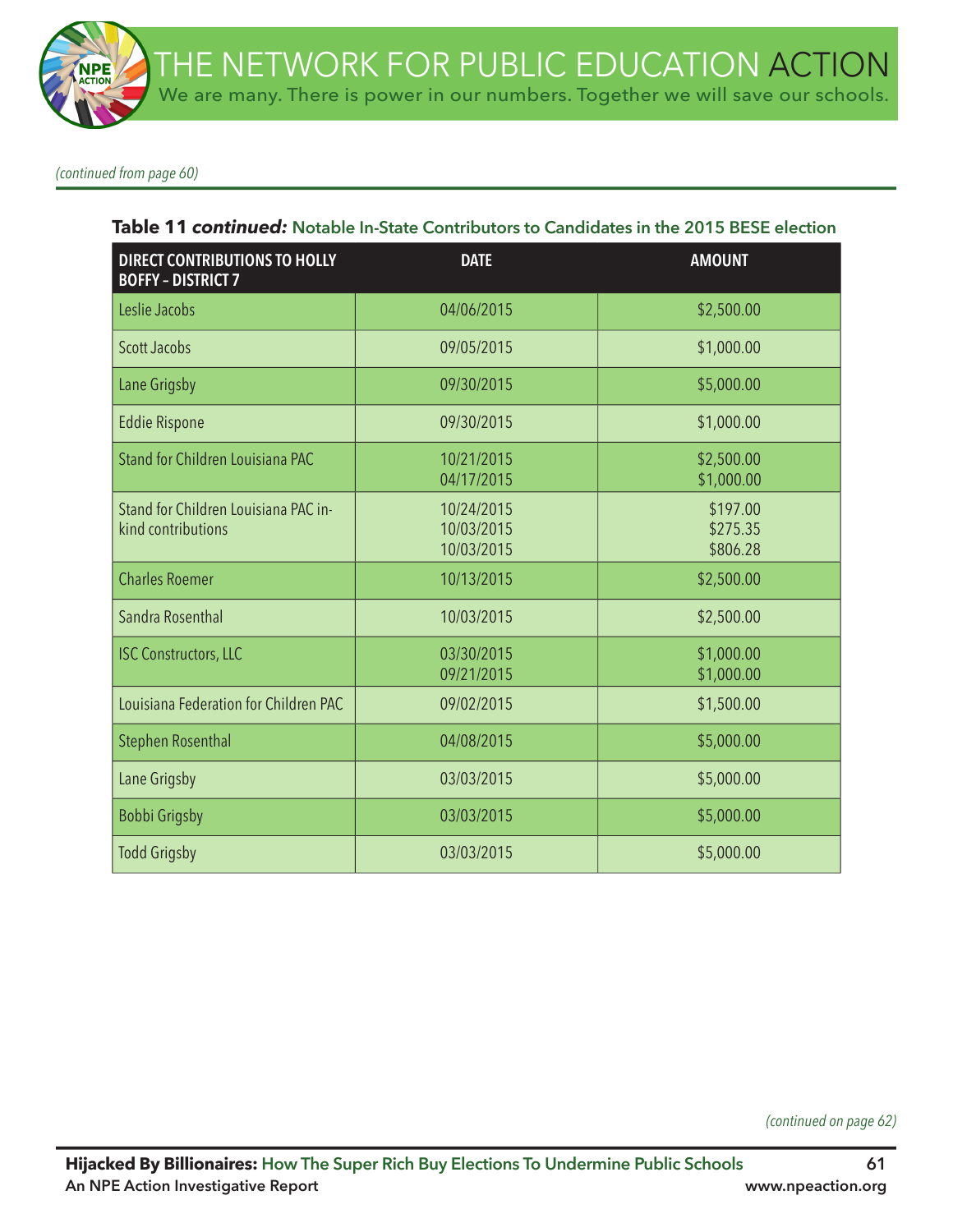*(continued from page 61)*

| Table 11 continued: Notable In-State Contributors to Candidates in the 2015 BESE election |
|-------------------------------------------------------------------------------------------|
|-------------------------------------------------------------------------------------------|

| <b>DIRECT CONTRIBUTIONS TO JADA</b><br><b>LEWIS - DISTRICT 8</b>         | <b>DATE</b>                                                                                                  | <b>AMOUNT</b>                                                                                |
|--------------------------------------------------------------------------|--------------------------------------------------------------------------------------------------------------|----------------------------------------------------------------------------------------------|
| <b>DFER-LA</b>                                                           | 10/01/2015                                                                                                   | \$5,000.00                                                                                   |
| <b>Stephen Rosenthal</b>                                                 | 10/01/2015<br>07/17/2015                                                                                     | \$2,500.00<br>\$2,500.00                                                                     |
| Sandra Rosenthal                                                         | 10/01/2015<br>07/17/2015                                                                                     | \$2,500.00<br>\$2,500.00                                                                     |
|                                                                          |                                                                                                              |                                                                                              |
| Stand for Children Louisiana PAC (in-<br>kind contributions)             | 10/24/2015<br>10/23/2015<br>10/20/2015<br>10/18/2015<br>10/14/2015<br>10/10/2015<br>10/05/2015<br>10/03/2015 | \$853.60<br>\$916.38<br>\$143.67<br>\$530.76<br>\$509.85<br>\$256.72<br>\$176.24<br>\$755.31 |
| Stand for Children Louisiana PAC                                         | 09/28/2015                                                                                                   | \$1,000.00                                                                                   |
| Jennifer Reilly (Founding Board Chair<br>of New Schools for Baton Rouge) | 10/01/2015                                                                                                   | \$5,000.00                                                                                   |
| <b>Gray Parker</b>                                                       | 10/01/2015                                                                                                   | \$5,000.00                                                                                   |
| <b>ISC Constructors, LLC</b>                                             | 09/29/2015                                                                                                   | \$5,000.00                                                                                   |
| Louisiana Federation for Children PAC                                    | 09/29/2015                                                                                                   | \$1,500.00                                                                                   |
| Bobbi Grigsby                                                            | 09/03/2015                                                                                                   | \$5,000.00                                                                                   |
| Lane Grigsby                                                             | 08/27/2015                                                                                                   | \$5,000.00                                                                                   |
| Leslie Jacobs                                                            | 07/12/2015                                                                                                   | \$5,000.00                                                                                   |

*Source: Louisiana Ethics Administration Program* 

*(continued on page 63)*